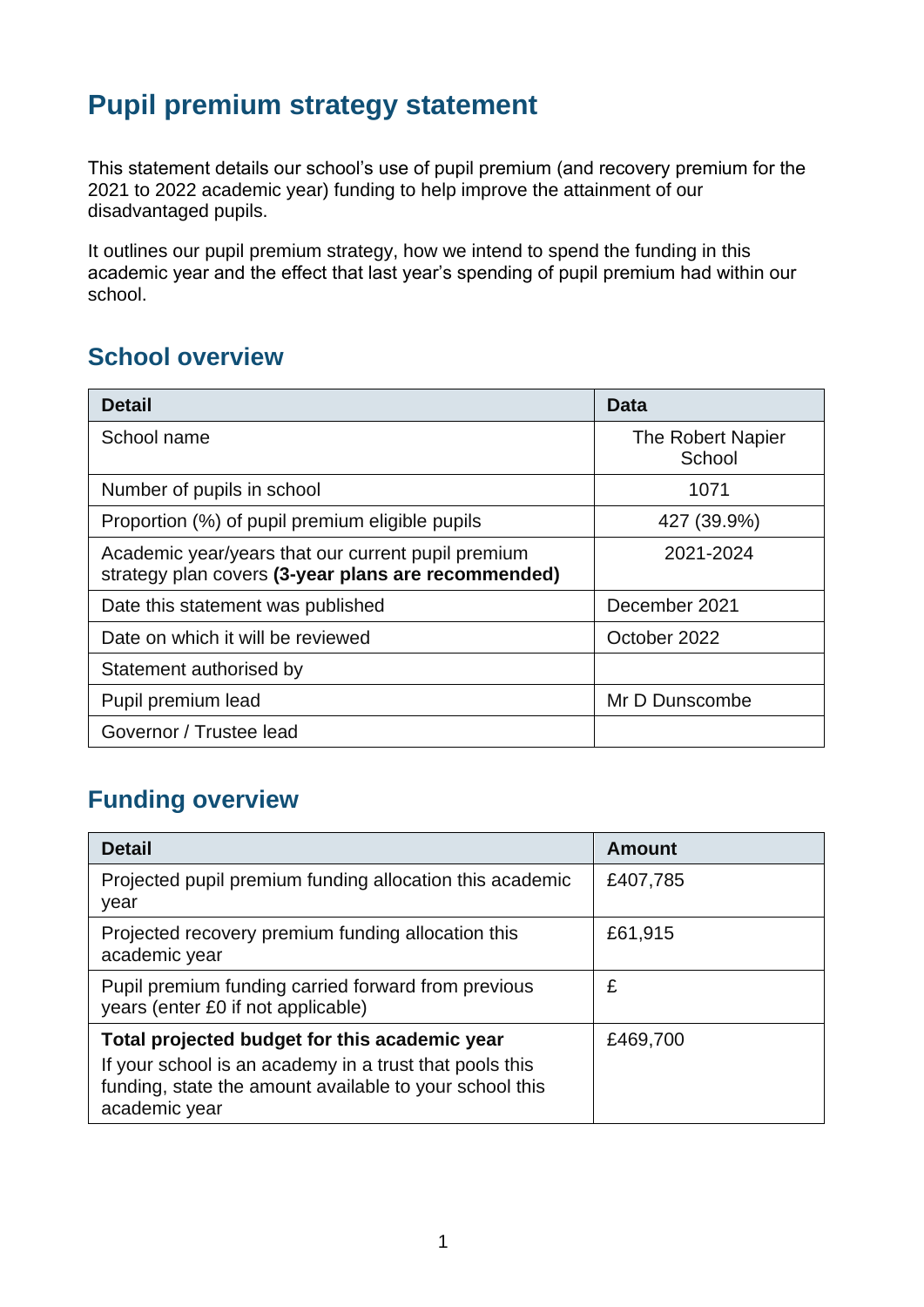# **Part A: Pupil premium (PP) strategy plan**

### **Statement of intent**

The aim of the strategy plan is for all pupils to make excellent progress regardless of geographical and personal challenges they may endure. We aim for high attainment across all subjects that the students undertake, with a core focus being on EBacc subjects.

Pupil premium at TRNS focuses on supporting disadvantaged students in all aspects of schooling regardless of their current attainment levels. We consider the barriers to student progression including those who have a social worker or who are young carers themselves. This statement is designed to support all students, regardless of whether they are disadvantaged or not.

The biggest influence to improving young minds is quality first teaching and this continues to be the focus. This includes establishing understanding of the key subjects/concepts where students require the greatest support. This will include overstaffing in core subjects like Maths and English. Excellent teaching and learning continues to provide the largest impact on reducing the PP vs non-PP gap we have amongst our vulnerable students. The non-disadvantaged students will also benefit from activities highlighted in this strategy plan and further improve outcomes for their own personal development. Overall, the PP cohort attainment levels will be sustained and improve alongside that progress of their non-PP peers.

Our strategy is designed to target student recovery for those who have been worst affected by the national lockdowns faced over the past two years. This is also true for the non-PP students who have also faced these circumstances.

TRNS approach will be in response to robust assessments corresponding to the three data captures taken throughout the academic year. This will provide accurate data to assess the impact of barriers on learning and progression. To ensure the approach is effective we shall:

- Ensure lessons are adapted to find suitable strategies for targeting vulnerable students and making sure they are challenged in work set.
- Use assessments to intervene immediately when a problem is identified.
- Make a whole school approach by which staff take an individual responsibility for the PP vs non-PP gap and improve confidence and motivation towards what the students can achieve.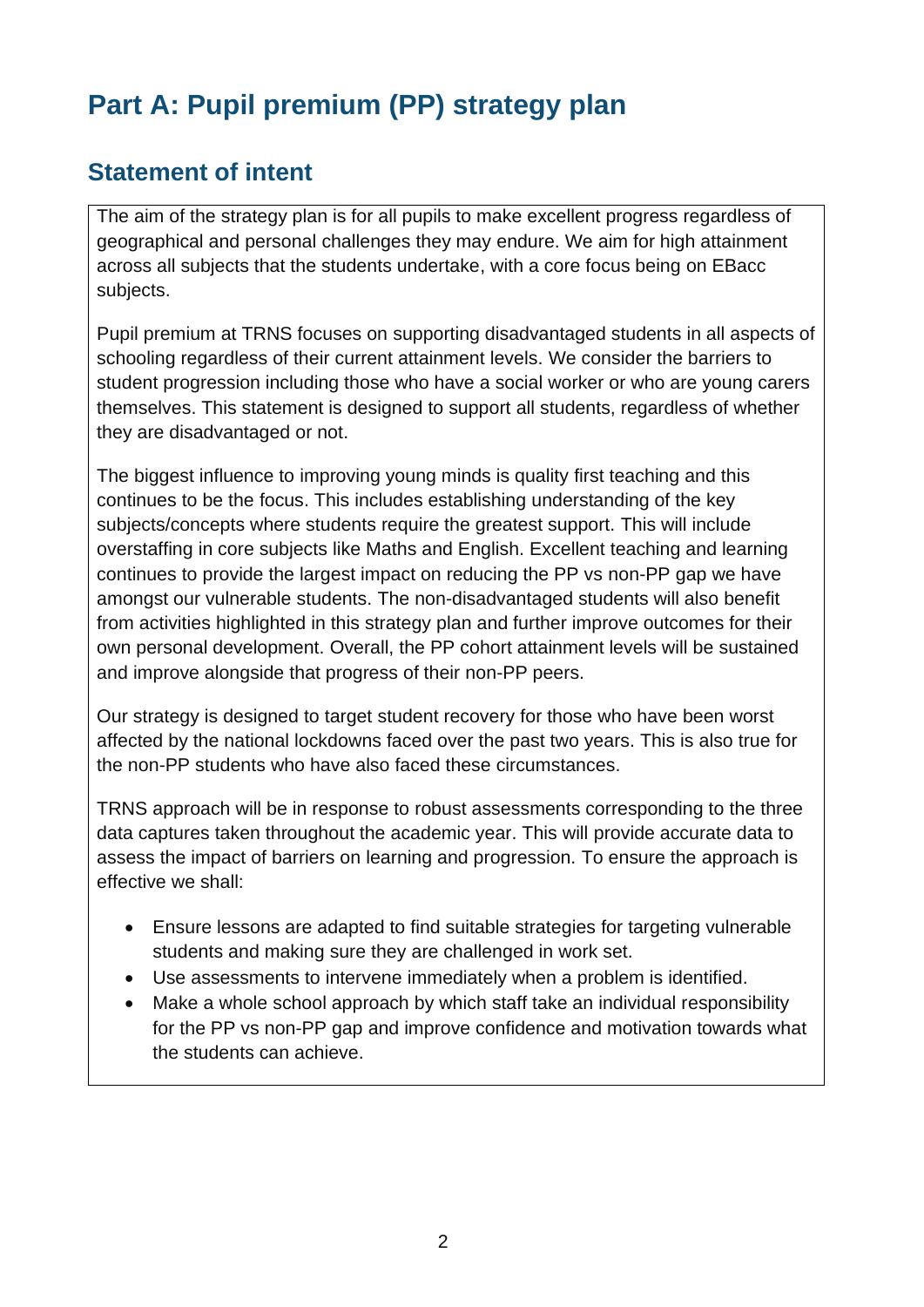# **Challenges**

This details the key challenges to achievement that we have identified among our disadvantaged pupils.

| <b>Challenge</b><br>number | Detail of challenge - download.asp (robertnapier.org.uk) - (latest<br>Ofsted report)                                                                                                                                                                                                                                                                                                                                                                                                                                                                                                                                                                                                                                                                                                                                                                                                                                           |
|----------------------------|--------------------------------------------------------------------------------------------------------------------------------------------------------------------------------------------------------------------------------------------------------------------------------------------------------------------------------------------------------------------------------------------------------------------------------------------------------------------------------------------------------------------------------------------------------------------------------------------------------------------------------------------------------------------------------------------------------------------------------------------------------------------------------------------------------------------------------------------------------------------------------------------------------------------------------|
| $\mathbf{1}$               | Reading ages of our young, disadvantaged students is proven significantly<br>lower than that of their peers. Reading continues to prevent students from fully<br>accessing curriculum around the school and it continues to be a whole school<br>focus.                                                                                                                                                                                                                                                                                                                                                                                                                                                                                                                                                                                                                                                                        |
|                            | The accelerated reader programme was used at DC1 (October 2020) and then<br>used at the end of the academic year (June 2021). For Covid reasons, it was<br>not used as thoroughly as we hoped. We did gather the following results from<br>tests that were completed:                                                                                                                                                                                                                                                                                                                                                                                                                                                                                                                                                                                                                                                          |
|                            | 38% of year 7 students were at/above benchmark grade for reading at the<br>start of the year. This increased to 43% of the cohort achieving at/above<br>benchmark by the end of the year, demonstrating a 5% improvement.                                                                                                                                                                                                                                                                                                                                                                                                                                                                                                                                                                                                                                                                                                      |
|                            | 39% of year 8 students were at/above benchmark grade for reading at the<br>start of the academic year. This increased to 47% at the end of the year,<br>showing an 8% increase. This shows the importance of reading interventions<br>for students at TRNS. The English department will be discontinuing the use of<br>accelerated reader and will be using a new Bedrock programme including<br>literacy assessments online. This will enable the English department to<br>monitor progress more easily and will be able to use on all students at the<br>school, therefore, not limited to just KS3. We are expecting to see further<br>developments in the pupils' progress.                                                                                                                                                                                                                                                |
| $\overline{2}$             | The demographic and geographic location of the school has huge implications<br>upon student attendance. It is a huge barrier to our disadvantaged students<br>and more so now due to the huge impact of Covid-19.                                                                                                                                                                                                                                                                                                                                                                                                                                                                                                                                                                                                                                                                                                              |
|                            | The overall percentage of pupils reaching 95%+ attendance within the school<br>by the end of the academic year 2020-2021 was 47%. Every student should be<br>aiming for 95%+ in accordance with school policy. 33% were PP and 67%<br>being non-PP achieving over 95% attendance. This shows the significant<br>challenge we face, with Covid-19 primarily responsible for this.                                                                                                                                                                                                                                                                                                                                                                                                                                                                                                                                               |
| 3                          | At TRNS, more disadvantaged SEMH students are finding it a challenge to<br>deal with their emotions. This leads to limitations within their progress shown<br>throughout learning in school. This is based on discussions and observations<br>seen across the school and when looking at the number of students referred to<br>the safeguarding team. The levels of student anxiety has increased<br>significantly due to uncertainties with GCSE's. Through discussions with<br>safeguarding leads, incidents, and disclosures from students, more of our<br>disadvantaged students have been referred to the safeguarding team than in<br>previous years. This presents significant loss of academic progress amongst<br>these students. CPOMS is a new platform used to refer safeguarding issues to<br>the safeguarding team. Teachers will use this to highlight any concerns with<br>regards pupil health and wellbeing. |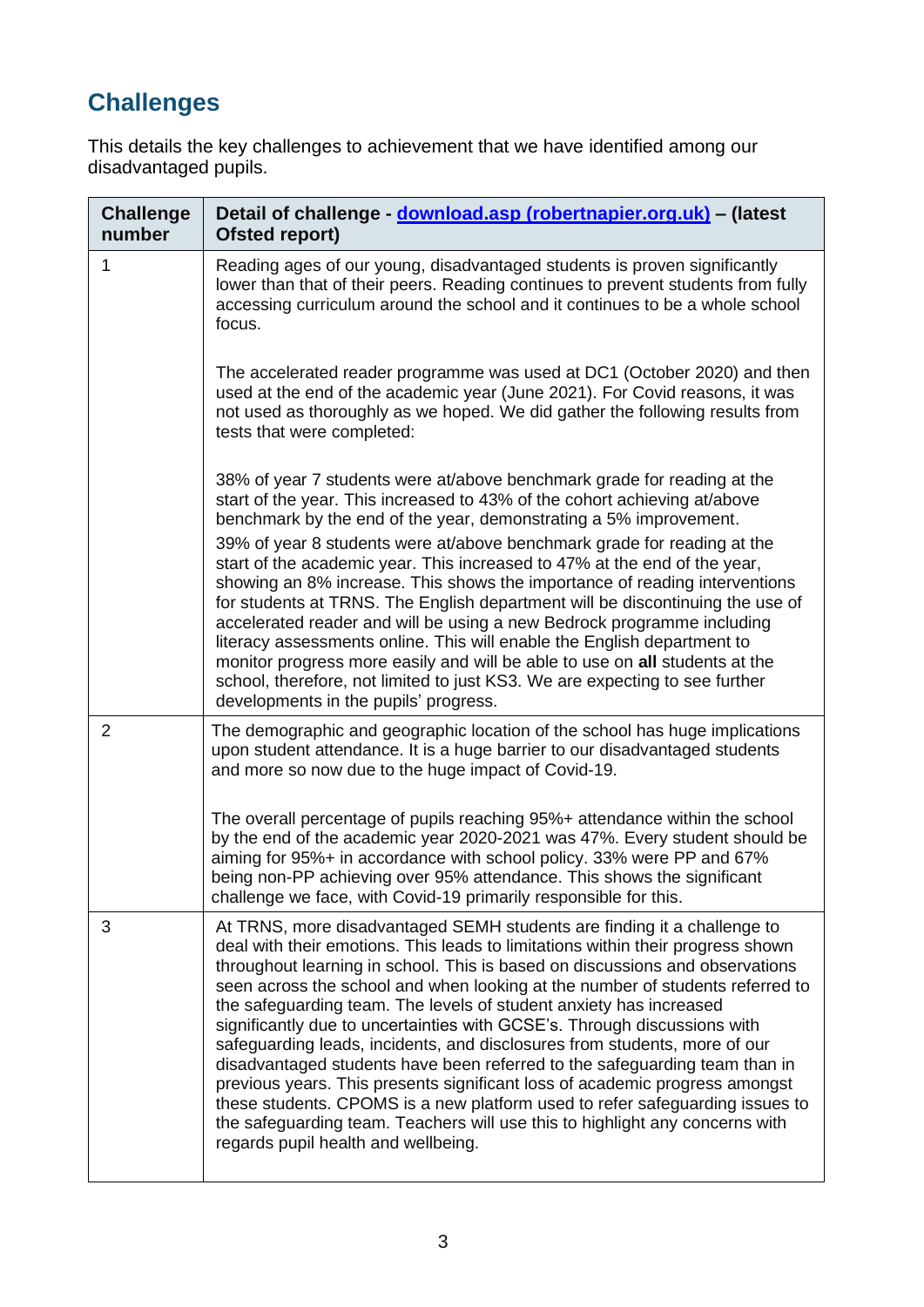|   | Before using this programme, referrals would have been in the form of notes,<br>emails, and phone calls. Therefore, we are uncertain on the exact number of<br>students requiring support from them. Through discussions with the<br>safeguarding team, they can confidently say that the number of pupils<br>requiring their support so far in 2021-2022 academic year has approximately<br>doubled. This shows the huge concern we have and the importance of<br>interventions for these vulnerable groups. |
|---|---------------------------------------------------------------------------------------------------------------------------------------------------------------------------------------------------------------------------------------------------------------------------------------------------------------------------------------------------------------------------------------------------------------------------------------------------------------------------------------------------------------|
| 4 | Behaviour is a hinderance to academic progress at TRNS and it continues to<br>be addressed through whole school CPD, meetings and changes in behaviour<br>policy. Our disadvantaged students make up a large proportion of students<br>being referred to the referral unit. This unfortunately reduces face to face<br>learning between student and teacher which we have established is key for<br>teaching and learning.                                                                                    |
|   | There were 550 recorded referral requests for students who were relocated<br>from the classroom due to many behavioural issues impacting learning of other<br>students in 2020-2021 academic year. This was excluding data for term 3 (due<br>to being in lockdown). Term 2 had the highest recorded of 185 referrals, 99 of<br>which were PP students.                                                                                                                                                       |
| 5 | Attainment and progress of PP students in comparison to the rest of the cohort<br>particularly in KS3 maths.                                                                                                                                                                                                                                                                                                                                                                                                  |
|   | The impact of lockdowns and circuit breaks for our disadvantaged students<br>have showed that there is a significant gap between PP vs non-PP students.                                                                                                                                                                                                                                                                                                                                                       |
|   | Year 7 (2020-2021)                                                                                                                                                                                                                                                                                                                                                                                                                                                                                            |
|   | English:<br>By the end of the academic year (July 2021), there was a PP vs non-PP gap of<br>2% in English with non-PP performing better. The percentage of PP students<br>currently work below/ well-below target is 46%, non-PP was 44%.                                                                                                                                                                                                                                                                     |
|   | Maths:<br>There are a significant amount of PP students underachieving in maths at 86%.<br>Non-pp (81%) currently outperform PP pupils (86%) by 5%. With staffing issues<br>in maths, Year 7 were the worst hit by cover and steps are being taken to<br>address in the 21/22 academic year.                                                                                                                                                                                                                  |
|   | Year 8 (2020-2021)                                                                                                                                                                                                                                                                                                                                                                                                                                                                                            |
|   | English:<br>Year 8 English has a lower percentage compared to year 7 English. There is a<br>gap of +1% between PP (35%) and non-pp (34%). English has improved in<br>both cohorts from DC2 - DC3.                                                                                                                                                                                                                                                                                                             |
|   | Maths:<br>Year 8 maths shows that there is a gap of $+3%$ between PP (95%) and non-PP<br>(92%) in terms of the number of students who are below target grade.                                                                                                                                                                                                                                                                                                                                                 |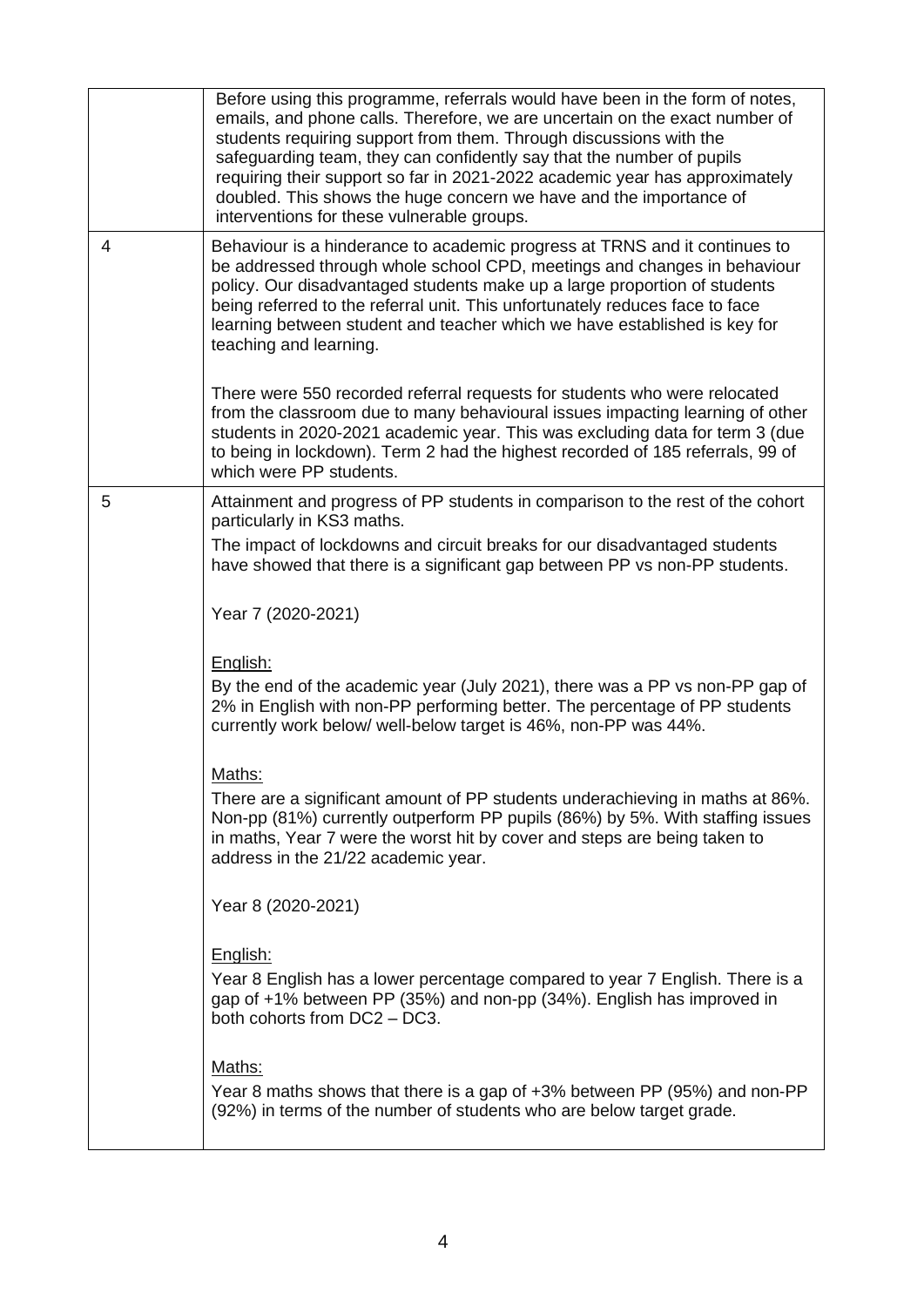## **Intended outcomes**

This explains the outcomes we are aiming for **by the end of our current strategy plan**, and how we will measure whether they have been achieved.

| <b>Intended</b><br>outcome                                                                                                                                                                                                                 | <b>Success criteria</b>                                                                                                                                                                                                                                                                                                                                                   |                                                            |                                                                                                                                                                                                                                                             |  |
|--------------------------------------------------------------------------------------------------------------------------------------------------------------------------------------------------------------------------------------------|---------------------------------------------------------------------------------------------------------------------------------------------------------------------------------------------------------------------------------------------------------------------------------------------------------------------------------------------------------------------------|------------------------------------------------------------|-------------------------------------------------------------------------------------------------------------------------------------------------------------------------------------------------------------------------------------------------------------|--|
| Improve<br>reading and<br>literature<br>outcomes<br>among our<br>KS3                                                                                                                                                                       | We shall receive reports from the funded accelerated reader course. This is<br>measured and compared to non-pp students. Progress 8 score will represent an<br>improvement as per each data capture. Evidence of student's comprehension shall<br>be evidenced during assessments, book/folder scrutiny, teacher observations and<br>through engagement shown in lessons. |                                                            |                                                                                                                                                                                                                                                             |  |
| disadvantages                                                                                                                                                                                                                              | School wide approaches include:                                                                                                                                                                                                                                                                                                                                           |                                                            |                                                                                                                                                                                                                                                             |  |
| students.                                                                                                                                                                                                                                  | Promoting reading via form time activities (silent reading), starter<br>activities and reiterating the importance of reading to students and<br>parents/ carers.                                                                                                                                                                                                          |                                                            |                                                                                                                                                                                                                                                             |  |
| (Linked to<br>Challenge 1)                                                                                                                                                                                                                 |                                                                                                                                                                                                                                                                                                                                                                           | Use of knowledge booklets using Microsoft Teams to develop | understanding of key concepts needed to access subject curriculum.                                                                                                                                                                                          |  |
|                                                                                                                                                                                                                                            |                                                                                                                                                                                                                                                                                                                                                                           | initial understanding of concepts and theories.            | Completing pre-reading materials before class to promote a greater                                                                                                                                                                                          |  |
|                                                                                                                                                                                                                                            | $\overline{\phantom{a}}$                                                                                                                                                                                                                                                                                                                                                  | reading, writing and SPAG, including new vocabulary.       | Bedrock learning which is a literacy platform to offer interventions with                                                                                                                                                                                   |  |
| Literacy assessment online which will be used specifically for completion<br>of reading tests for all students and track their ages. This will provide<br>school wide reading ages compared to accelerated reader where it is<br>only KS3. |                                                                                                                                                                                                                                                                                                                                                                           |                                                            |                                                                                                                                                                                                                                                             |  |
|                                                                                                                                                                                                                                            | as of Easter 2021):                                                                                                                                                                                                                                                                                                                                                       |                                                            | Current reading ages of pupils at the school: Year 7 cohort are still awaiting<br>their reading ages through assessments completed by the English department.<br>Figures of other year groups are as follows ( <b>Note:</b> reading ages are not up to date |  |
|                                                                                                                                                                                                                                            | Year 8 reading ages:                                                                                                                                                                                                                                                                                                                                                      |                                                            |                                                                                                                                                                                                                                                             |  |
|                                                                                                                                                                                                                                            | <b>Reading ages</b><br>(years)                                                                                                                                                                                                                                                                                                                                            | <b>PP pupils</b>                                           | <b>Non-PP pupils</b>                                                                                                                                                                                                                                        |  |
|                                                                                                                                                                                                                                            | $6 - 9$                                                                                                                                                                                                                                                                                                                                                                   | 56                                                         | 56                                                                                                                                                                                                                                                          |  |
|                                                                                                                                                                                                                                            | $10 - 11$                                                                                                                                                                                                                                                                                                                                                                 | 31                                                         | 28                                                                                                                                                                                                                                                          |  |
|                                                                                                                                                                                                                                            | $12 - 15$                                                                                                                                                                                                                                                                                                                                                                 | 11                                                         | 17                                                                                                                                                                                                                                                          |  |
|                                                                                                                                                                                                                                            | reading capabilities below that of a 12-year-old child.                                                                                                                                                                                                                                                                                                                   |                                                            | Year 8 pupils would be ranging from 12-13 years of age and should represent this<br>by their reading age. We can see clearly that Majority of the year group have                                                                                           |  |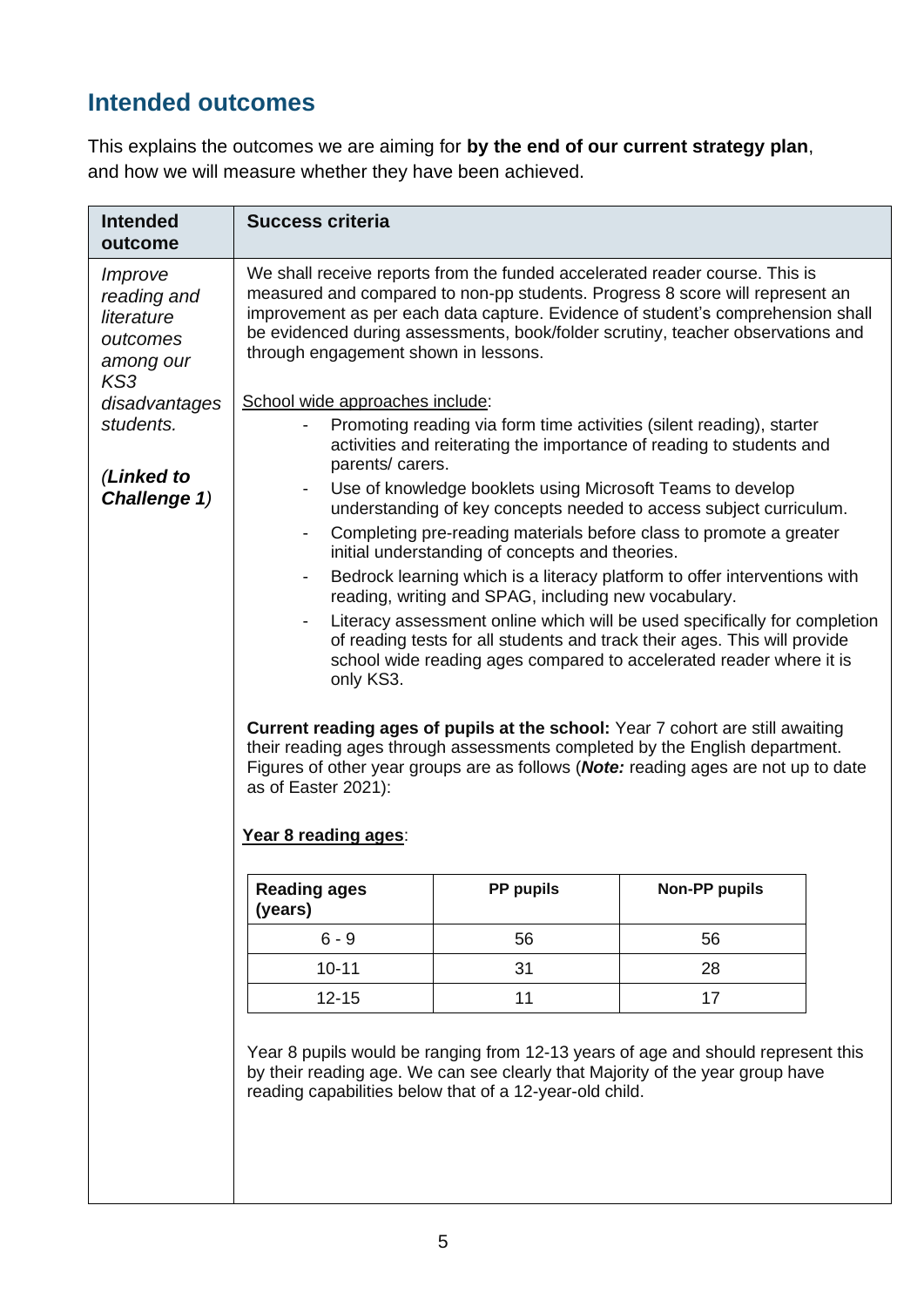#### **Year 9 reading ages:**

| <b>Reading ages</b><br>(years) | <b>PP</b> pupils | <b>Non-PP pupils</b> |
|--------------------------------|------------------|----------------------|
| $6 - 9$                        | 37               | 46                   |
| $10 - 11$                      | 20               | 31                   |
| $12 - 16$                      | 18               | 12                   |

Year 9 pupils should be ranging from 13-14 years of age and should represent this also. PP pupils are outperforming non-PP pupils with respect to meeting their benchmark of this. There are still well over half the cohort underachieving their reading age.

#### **Year 10 reading ages:**

| <b>Reading ages</b><br>(years) | <b>PP</b> pupils | <b>Non-PP pupils</b> |
|--------------------------------|------------------|----------------------|
| $6 - 9$                        | 39               | 30                   |
| $10 - 11$                      | 10               | 15                   |
| $12 - 17$                      |                  | 54                   |

Year 10 PP students are currently well behind their peers in this cohort. Only 31 pupils achieving a reading age near/at their expected benchmark. Similarly, 9 more PP pupils are well under target when compared to peers. This shows a concern for reading comprehension in this year group.

#### **Year 11 reading ages:**

| <b>Reading ages</b><br>(years) | <b>Non-PP pupils</b><br><b>PP</b> pupils |    |
|--------------------------------|------------------------------------------|----|
| $5 - 9$                        | 17                                       | 23 |
| $10 - 11$                      | 18                                       | 18 |
| $12 - 17$                      | 25                                       | 66 |

Year 11 PP pupils are significantly below their peers. There are only 25 pupils who have a reading age above 12. Pupils are aged 15-16 in this year group. This demonstrates that huge interventions are required in this cohort to maximise chances of obtaining excellent GCSE grades by the end of the academic year.

Overall, this provides further evidence of interventions we have in place to address these reading ages in all our students at TRNS. The PP gap will continue to be impacted by these reading ages as pupils find it challenging to access the curriculum. Pupils in year 11 will also have guided readers through assessments to prevent the reading having a negative impact on their understanding of a concept in class. Bedrock learning and Literacy online assessments are vital for progression in literacy throughout the school and we'll continue to use them.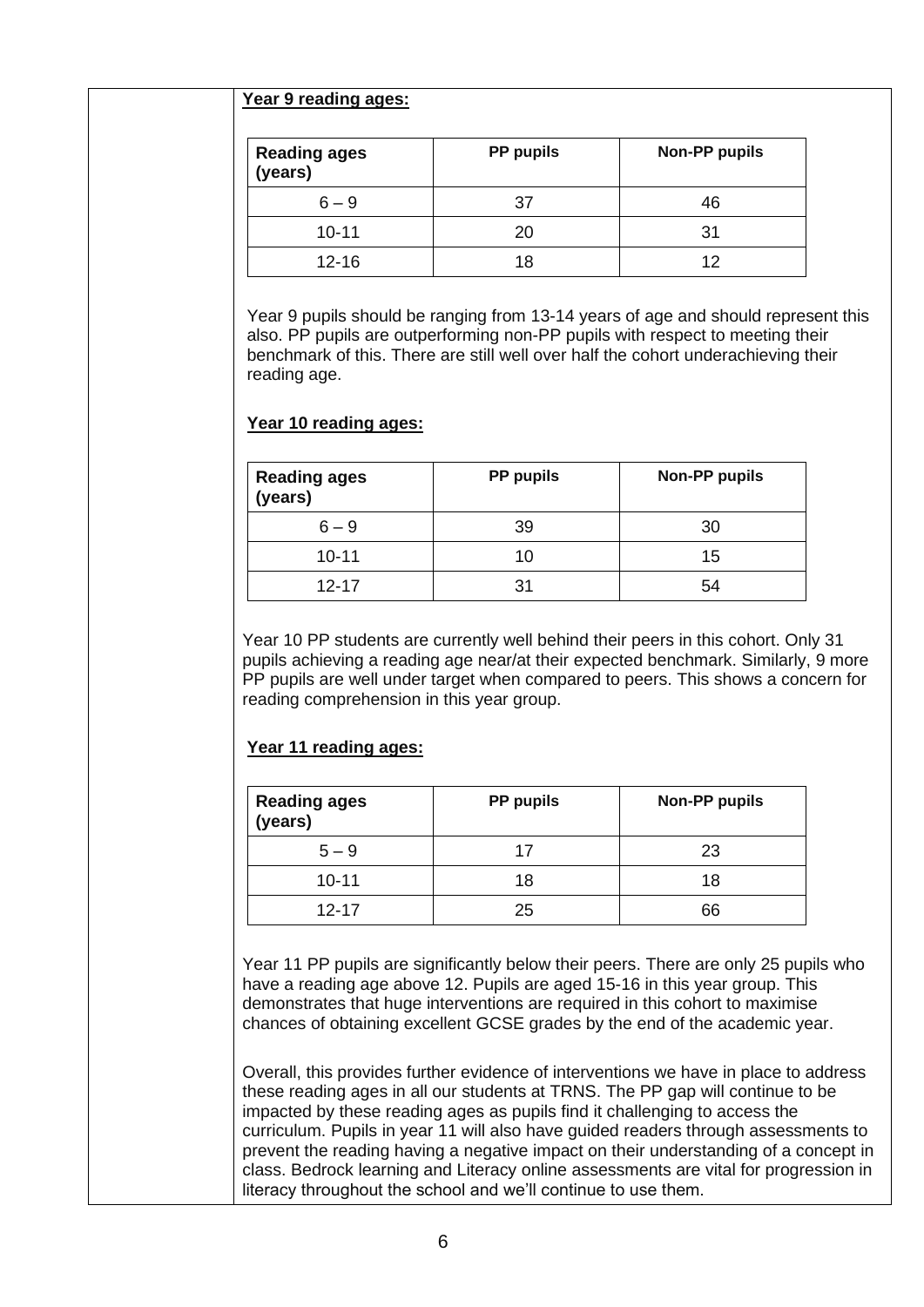| Reduce the<br>number of<br>students being<br>referred to<br>safeguarding<br>team needing<br>support for<br>mental health | This shall be reported via attendance reports which will allow us to identify specific<br>individuals in which we can target with greater emphasis. Some students may also<br>be put onto late reports for short term measures and tracking.<br>Attendance officers will liase with house managers/ safeguarding team to put in<br>place interventions (reduced timetables, meetings with parents) to encourage<br>students to improve punctuality.<br>Sustained high levels of wellbeing from 2023-2024 shall be demonstrated by: |
|--------------------------------------------------------------------------------------------------------------------------|------------------------------------------------------------------------------------------------------------------------------------------------------------------------------------------------------------------------------------------------------------------------------------------------------------------------------------------------------------------------------------------------------------------------------------------------------------------------------------------------------------------------------------|
| issues<br>including<br>stress, anxiety,<br>and                                                                           | Qualitative data from students (including those in A2M) and parent surveys.<br>Teacher/teaching assistant observations and identifying issues immediately<br>via support from CPDs.                                                                                                                                                                                                                                                                                                                                                |
| depression.                                                                                                              | A significant increase in the uptake of enrichment and extracurricular<br>activities.                                                                                                                                                                                                                                                                                                                                                                                                                                              |
| (Linked to<br>challenge 3)                                                                                               | Use of the Nurture programme to promote confidence, self-regulation, and<br>metacognition.                                                                                                                                                                                                                                                                                                                                                                                                                                         |
| To improve the<br>attendance of<br>disadvantaged<br>students.                                                            | <b>Short term</b> (July 2022) – attendance begins to show an improvement that is<br>$\bullet$<br>close to the desired 95% across all schools. Students' attendance issues will<br>be addressed immediately and challenged appropriately. New sanctions for<br>poor attendance and positive support measures are being put in place<br>during the autumn term.                                                                                                                                                                      |
| (Linked to                                                                                                               | Medium term (July 2023)<br>$\bullet$                                                                                                                                                                                                                                                                                                                                                                                                                                                                                               |
| challenge 2)                                                                                                             | - School attendance is at or above 95% attendance.                                                                                                                                                                                                                                                                                                                                                                                                                                                                                 |
|                                                                                                                          | - The gap between PP and non-PP is less significant (<1%).                                                                                                                                                                                                                                                                                                                                                                                                                                                                         |
|                                                                                                                          | Long term (July 2024)<br>$\bullet$                                                                                                                                                                                                                                                                                                                                                                                                                                                                                                 |
|                                                                                                                          | Persistent absence is below 5%                                                                                                                                                                                                                                                                                                                                                                                                                                                                                                     |
|                                                                                                                          | Attendance figures are in correspondence to national averages.<br>-                                                                                                                                                                                                                                                                                                                                                                                                                                                                |
|                                                                                                                          | PP students' attendance is linear to the rest of the cohort.<br>$\overline{\phantom{a}}$                                                                                                                                                                                                                                                                                                                                                                                                                                           |
| To reduce the<br>number of<br>students being<br>sent from                                                                | The number of students being removed from classrooms has increased slightly Due<br>to the impact of lockdows, students have found it increasing difficult to adapt back to<br>normality of school.                                                                                                                                                                                                                                                                                                                                 |
| lessons to the                                                                                                           | Data from the referral manager shows the top 5 reasons for referral:                                                                                                                                                                                                                                                                                                                                                                                                                                                               |
| referral unit.                                                                                                           | 1. Relocated                                                                                                                                                                                                                                                                                                                                                                                                                                                                                                                       |
|                                                                                                                          | Failure to follow instructions<br>2.                                                                                                                                                                                                                                                                                                                                                                                                                                                                                               |
| (Linked to<br>challenge 4)                                                                                               | 3. Rudeness to a member of staff or SLT.                                                                                                                                                                                                                                                                                                                                                                                                                                                                                           |
|                                                                                                                          | 4. Disruptive behaviour                                                                                                                                                                                                                                                                                                                                                                                                                                                                                                            |
|                                                                                                                          | 5. Violence to others                                                                                                                                                                                                                                                                                                                                                                                                                                                                                                              |
|                                                                                                                          | The percentage of PP students being referred for 2020-2021 academic year was<br>40.9%. The PP cohort had fewer relocations/referrals than the non-disadvantaged<br>cohort.                                                                                                                                                                                                                                                                                                                                                         |
|                                                                                                                          | <b>Short term (July 2022)</b><br>$\bullet$                                                                                                                                                                                                                                                                                                                                                                                                                                                                                         |
|                                                                                                                          | Lower percentages of students sent to the referral team.                                                                                                                                                                                                                                                                                                                                                                                                                                                                           |
|                                                                                                                          | Medium term (July 2023)<br>$\bullet$                                                                                                                                                                                                                                                                                                                                                                                                                                                                                               |
|                                                                                                                          | The percentage of PP students should be 35% of total cohort referrals.                                                                                                                                                                                                                                                                                                                                                                                                                                                             |
|                                                                                                                          | The number of students being referred across the year is below 500<br>pupils.                                                                                                                                                                                                                                                                                                                                                                                                                                                      |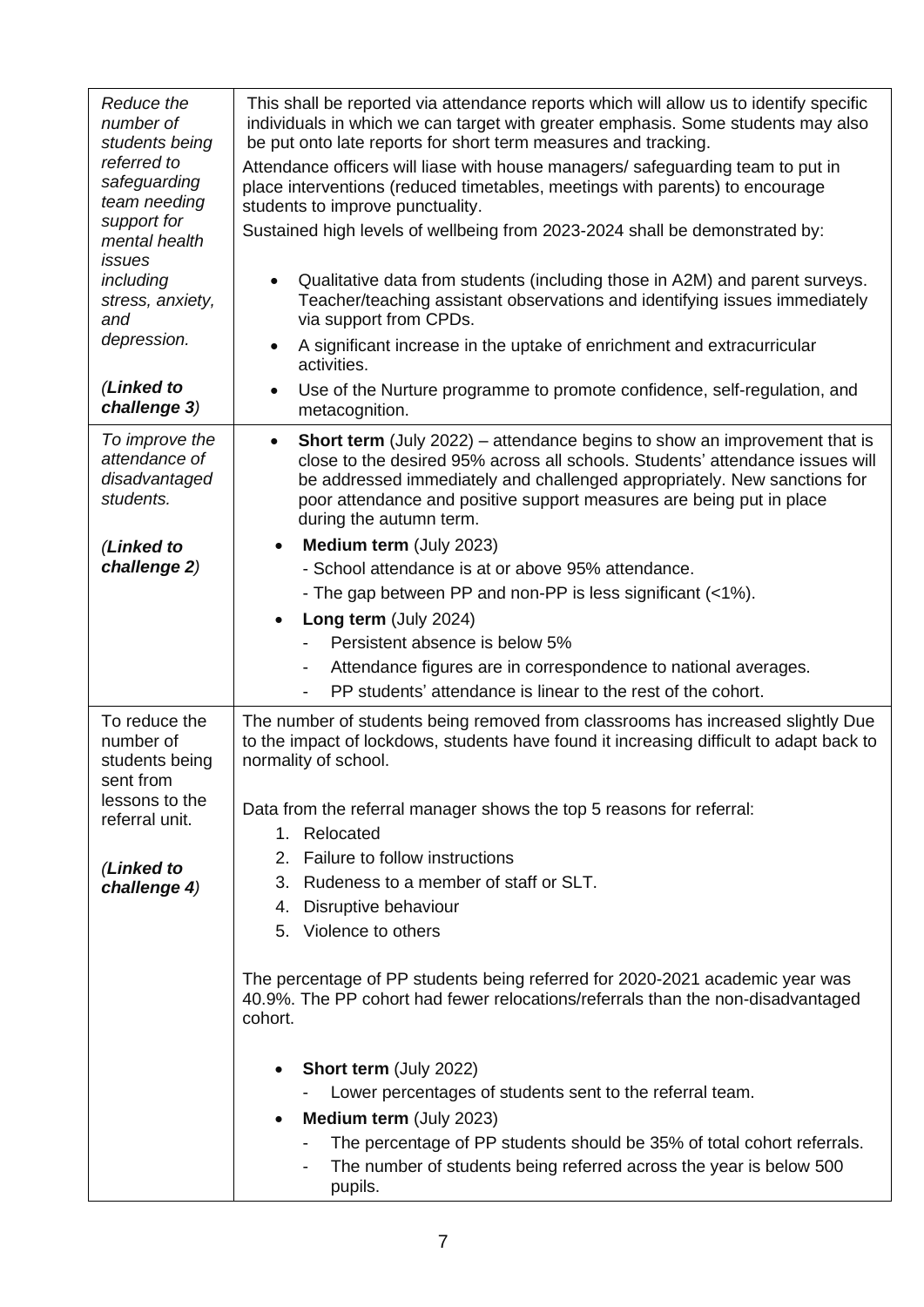|                                    | Long term (July 2024)                                                                                                                                                                                                                       |
|------------------------------------|---------------------------------------------------------------------------------------------------------------------------------------------------------------------------------------------------------------------------------------------|
|                                    | Reduce the number of reoccurrences of students in referral.                                                                                                                                                                                 |
|                                    | Reduce the number of exclusions (fixed term).<br>٠                                                                                                                                                                                          |
|                                    | Reduce total numbers of 15% from 2021 data.                                                                                                                                                                                                 |
|                                    |                                                                                                                                                                                                                                             |
|                                    | Teaching staff continue to complete CPD sessions for looking at ways of dealing<br>with low-level disruption and practicing different approaches to diffusing situations<br>and preventing escalation.                                      |
| Improve<br>progress<br>outcomes in | Maths is currently being used within form time activities to promote basic<br>mathematic skills such timetables. Students consistently complete mathematics<br>homework online which is being monitored closely by the maths department for |
| mathematics.                       | engagement. Year 7 and 8 students highlighted for further support during baseline                                                                                                                                                           |
|                                    | assessments will be provided the opportunity for 1-1 tutoring from experienced<br>teaching assistants in the school. Many issues that we have seen will hopefully be                                                                        |
| (Linked to<br>challenge 5)         | resolved with having a fully staffed team and not having staff members off on long                                                                                                                                                          |
|                                    | term sick leave which has been achieved for the start of the academic year.                                                                                                                                                                 |
|                                    |                                                                                                                                                                                                                                             |
|                                    | <b>Short term (July 2022)</b>                                                                                                                                                                                                               |
|                                    | Reduce the number of students in each year cohort who are achieving well<br>below their target grade.                                                                                                                                       |
|                                    | <b>Medium term (July 2023)</b><br>$\bullet$                                                                                                                                                                                                 |
|                                    | Increase the P8 scores in KS4 cohort.<br>$\blacksquare$                                                                                                                                                                                     |
|                                    | Reduce the PP gap on KS3 and KS4 data.<br>$\overline{\phantom{a}}$                                                                                                                                                                          |
|                                    | Long term (July 2024)<br>$\bullet$                                                                                                                                                                                                          |
|                                    | Mathematics scores in conjunction with national averages.                                                                                                                                                                                   |
|                                    | PP working at a level consistent with non-PP cohort.                                                                                                                                                                                        |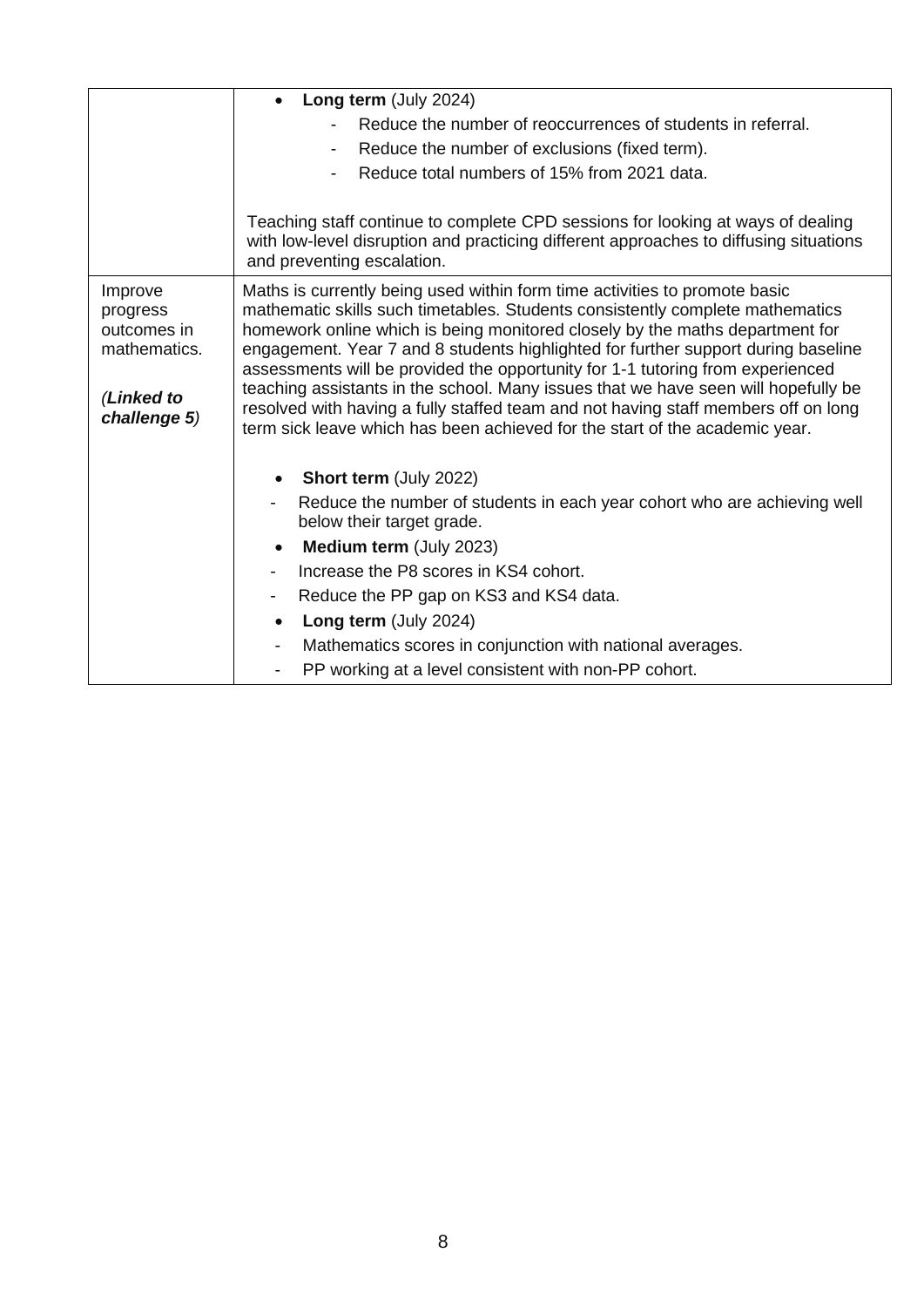## **Activity in this academic year**

This details how we intend to spend our pupil premium (and recovery premium funding) **this academic year** to address the challenges listed above.

### **Teaching (for example, CPD, recruitment and retention)**

Budgeted cost: £

| <b>Activity</b>                                                                                                                                                                                                                                                                                                                                                                                                                    | Evidence that supports this approach                                                                                                                                                                                                                                                                                                                                                                                                                                                                                                                                                                                                                                                       | <b>Challenge</b><br>number(s)<br>addressed |
|------------------------------------------------------------------------------------------------------------------------------------------------------------------------------------------------------------------------------------------------------------------------------------------------------------------------------------------------------------------------------------------------------------------------------------|--------------------------------------------------------------------------------------------------------------------------------------------------------------------------------------------------------------------------------------------------------------------------------------------------------------------------------------------------------------------------------------------------------------------------------------------------------------------------------------------------------------------------------------------------------------------------------------------------------------------------------------------------------------------------------------------|--------------------------------------------|
| <b>Development of</b><br><b>Metacognition and self-</b><br>regulation amongst<br>pupils.                                                                                                                                                                                                                                                                                                                                           | Evidence supports the impact that metacognition and<br>self-regulations skills have on the outcome of pupils<br>(provides an additional seven months of progress over<br>the course of a single year).                                                                                                                                                                                                                                                                                                                                                                                                                                                                                     | 1, 3, 5                                    |
| Staff will complete CPD on<br>rosenshine principles. This<br>will be revisited within<br>departments and across<br>the school. This will solidify<br>understanding and<br>reinforcement within<br>lessons to ensure<br>consistency.                                                                                                                                                                                                | Teaching these strategies is an inexpensive technique<br>with a better chance of reducing the disadvantaged PP<br>gap. Teachers will need to be consistent with their<br>approach in lesson to allow disadvantaged students to<br>adapt to this method of teaching. It is more effective<br>when taught in collaborative groups within class.<br><b>Metacognition and self-regulation   EEF</b><br>(educationendowmentfoundation.org.uk)                                                                                                                                                                                                                                                   |                                            |
| Improving literacy in all<br>subject areas.<br>Reading comprehension<br>strategies focus on<br>student's ability to<br>understand written text.<br>Students will be able to<br>learn different strategies to<br>understand the meaning of<br>what they are reading. This<br>will allow students to<br>access the curriculum in all<br>subjects through<br>assessments.<br>We will discontinue the use<br>of accelerated reader and | The ability to read is key in developing new ideas and<br>understanding of topics/content learned in class. This<br>will allow students to learn how to summarise key points<br>and ultimately identify and resolve challenges<br>themselves (improving metacognition and self-<br>regulation).<br>Using reading comprehension strategies is an<br>inexpensive yet effective method which can lead to 6+<br>months progress over the course of the year.<br>With careful planning, activities can be tailored to pupils<br>reading capabilities so that challenge is effective but not<br>overwhelming.<br>Reading comprehension strategies   EEF<br>(educationendowmentfoundation.org.uk) | 1, 2, 3, 4                                 |
| will introduce new platforms<br>(Bedrock learning and<br>literacy assessment online),                                                                                                                                                                                                                                                                                                                                              | Metacognition and self-regulation   EEF<br>(educationendowmentfoundation.org.uk)                                                                                                                                                                                                                                                                                                                                                                                                                                                                                                                                                                                                           |                                            |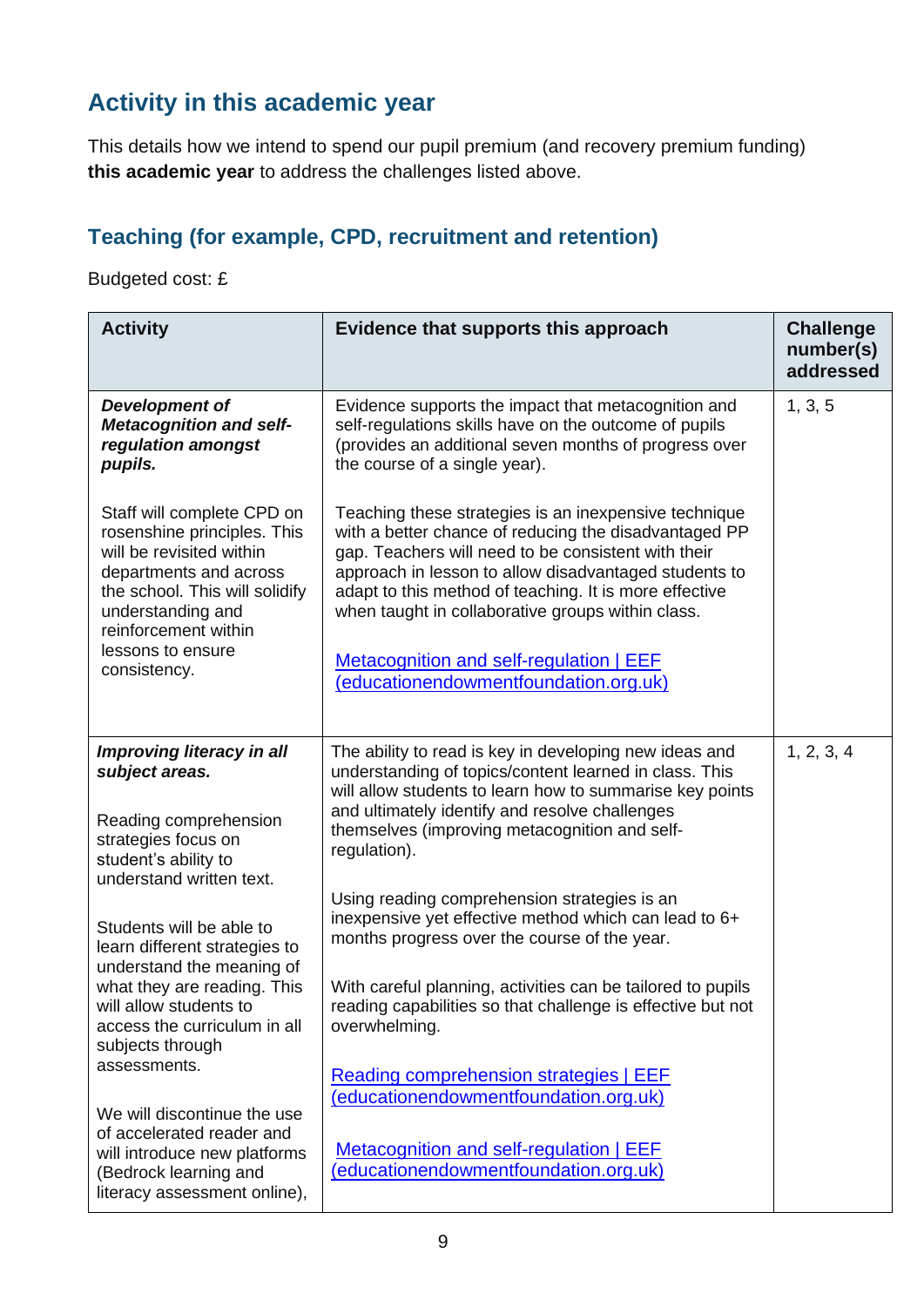| form time reading and using<br>opportunities in lesson<br>where and when<br>appropriate more often.                                                                                                                                                                                          | Feedback is a well-evidenced and has a high impact on<br>learning outcomes. It is well documented that there is no<br>one way approach to feedback and that all types can be<br>influential.                                                                                                                                                                                                                                                                                                                                                                                                                                                                                                                                                                                             |         |
|----------------------------------------------------------------------------------------------------------------------------------------------------------------------------------------------------------------------------------------------------------------------------------------------|------------------------------------------------------------------------------------------------------------------------------------------------------------------------------------------------------------------------------------------------------------------------------------------------------------------------------------------------------------------------------------------------------------------------------------------------------------------------------------------------------------------------------------------------------------------------------------------------------------------------------------------------------------------------------------------------------------------------------------------------------------------------------------------|---------|
| <b>Feedback</b><br>Feedback is given to pupils<br>via two main approaches<br>which are written and/or                                                                                                                                                                                        | Feedback used in the correct manner can show high<br>levels of progress within pupils learning. Verbal feedback<br>shows an additional 7+ months progress, which is<br>slightly better than written feedback alone (5 months<br>progress).                                                                                                                                                                                                                                                                                                                                                                                                                                                                                                                                               | 2, 4, 5 |
| oral.<br>Feedback provides<br>students with the ability to<br>refocus on actions to<br>achieve a desired outcome.                                                                                                                                                                            | Feedback is arguably most effective during, immediately<br>after and sometime after learning has taken place. The<br>school policy provides the opportunity to stretch and<br>challenge students' knowledge through blue reviews<br>after assessments and through knowledge quizzes at<br>the start of every lesson. This will recall knowledge<br>learnt from previous lessons/topics.                                                                                                                                                                                                                                                                                                                                                                                                  |         |
| This can also be provided<br>via tests/assessments,<br>digital technology (Microsoft<br>Teams), teaching staff and<br>peers within the classroom.                                                                                                                                            | <b>Feedback   EEF</b><br>(educationendowmentfoundation.org.uk)                                                                                                                                                                                                                                                                                                                                                                                                                                                                                                                                                                                                                                                                                                                           |         |
| Staff will have training on<br>feedback from DDIs<br>(developmental drop ins)<br>and consistently reviewed<br>throughout the year to<br>master the strands of<br>MELC: Climate, challenge,<br>explanation, modelling,<br>deliberate practice,<br>questioning, and feedback.                  |                                                                                                                                                                                                                                                                                                                                                                                                                                                                                                                                                                                                                                                                                                                                                                                          |         |
| <b>Teaching assistants</b><br>tutoring programmes<br>Teaching assistants are<br>deployed at TRNS to work<br>alongside the teacher to<br>improve outcomes of<br>students with different<br>learning barriers.<br>Teaching assistants also<br>hold small tutoring groups<br>where targeted KS3 | Teaching assistants (also known as TA's) when<br>deployed correctly by the teachers, can have a moderate<br>impact on students' outcome. TA's at TRNS support<br>students through small group work in classes with<br>students who find certain concepts of lessons<br>challenging. They promote independence and<br>confidence with assessments. We also provide students<br>with 1-1 literacy and numeracy who have been identified<br>as benefiting from these interventions from early<br>assessments. TA's also work closely with supporting<br>EAL students in lesson along with visually impaired<br>students to prevent language and disabilities being a<br>barrier to their progression. Teaching assistants provide<br>resources that will help support students and teachers | 1, 2, 5 |
| students from maths and<br>English can have smaller<br>group interventions often<br>providing 1-1 support.<br>This is utilised through<br>small intervention groups<br>and in particular,                                                                                                    | when differentiating work.<br>Teaching assistants also undergo an online course<br>where they are required to achieve 50/50 on an<br>assessment to become invigilators during exams for<br>SEND pupils. This allows them to support students<br>during these assessment periods.                                                                                                                                                                                                                                                                                                                                                                                                                                                                                                         |         |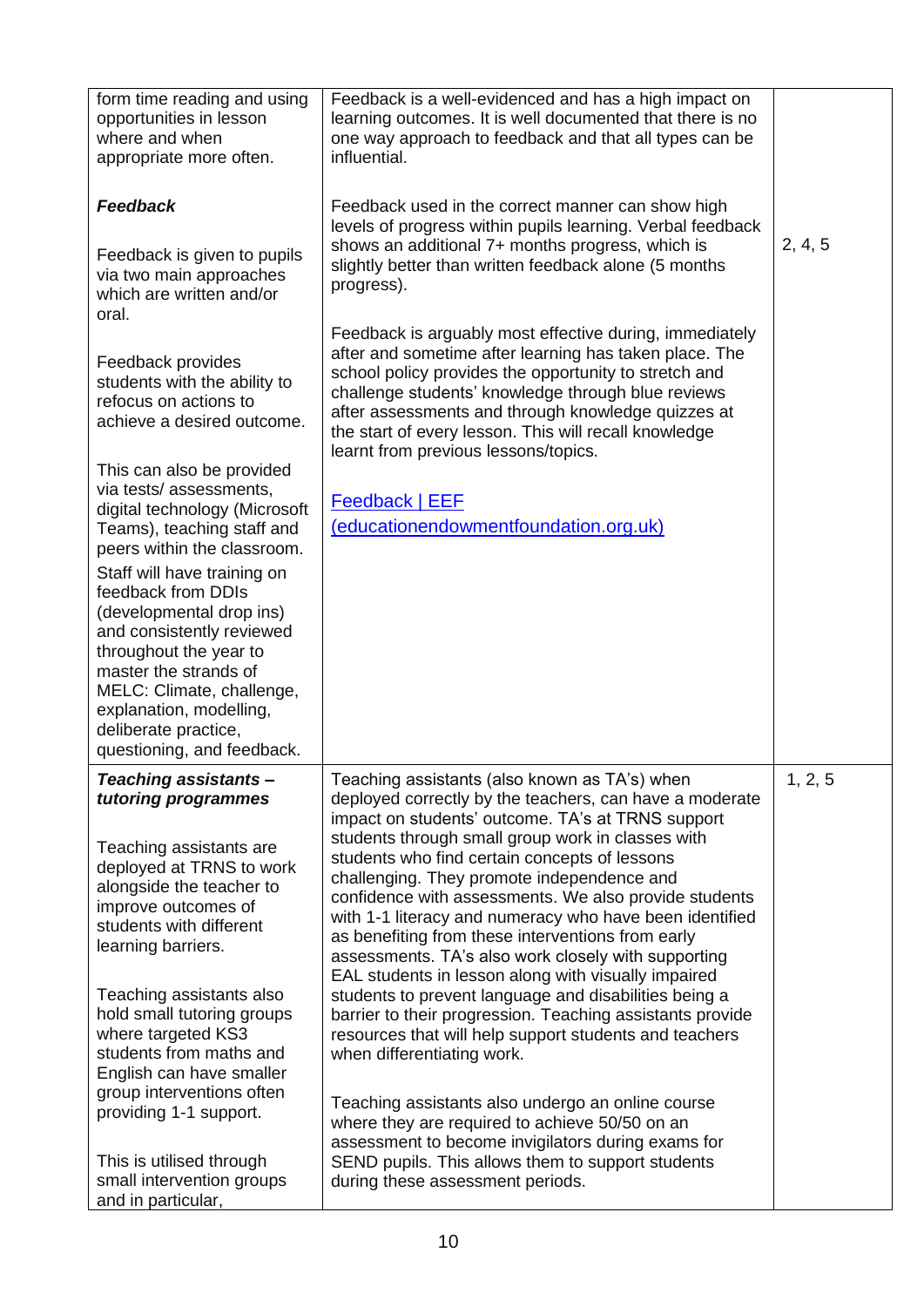| disadvantaged students<br>including SEND, SEMH and<br>EHCP using A2M as<br>support.                                                                                                                                                 | Targeted interventions has been proven to have a higher<br>impact on student outcomes, more so than being in the<br>classroom where there is limited progress studies have<br>found.<br>Evidence shows that when teaching assistants complete<br>CPD this would be a cost-effective approach at<br>increasing outcomes of disadvantaged pupils. Catch-up<br>numeracy and literacy strategies implemented in<br>conjunction to learning established in classrooms has<br>shown positive effects on pupil outcome in those subject<br>areas.<br><b>Teaching Assistant Interventions   EEF</b><br>(educationendowmentfoundation.org.uk)                                                                                                                                                                          |            |
|-------------------------------------------------------------------------------------------------------------------------------------------------------------------------------------------------------------------------------------|---------------------------------------------------------------------------------------------------------------------------------------------------------------------------------------------------------------------------------------------------------------------------------------------------------------------------------------------------------------------------------------------------------------------------------------------------------------------------------------------------------------------------------------------------------------------------------------------------------------------------------------------------------------------------------------------------------------------------------------------------------------------------------------------------------------|------------|
| Collaboration/co-<br>operative learning<br>This allows every pupil to<br>contribute to a common<br>outcome though tasks/<br>activities with peers and<br>overcome challenges<br>together to promote better<br>outcomes in progress. | Attainment can be improved by a total of 5+ months<br>when used correctly when students are placed in groups<br>of 3-5.<br>CPD is required of teachers to develop ways of<br>promoting co-operative learning.<br>There are ways of promoting the outcomes of pupils<br>through competition between groups of students if the<br>focus is not on winning but the learning taking place<br>when doing the tasks/activities.<br><b>Collaborative learning approaches   EEF</b><br>(educationendowmentfoundation.org.uk)                                                                                                                                                                                                                                                                                          | 2, 3, 4, 5 |
| <b>Reducing class sizes</b><br>Class sizes are reduced<br>(particularly in English and<br>Maths) to reduce the<br>teacher: student ratio to<br><i>improve outcomes.</i>                                                             | Reducing class sizes is expensive for low impact. At<br>TRNS we aim to reduce the class sizes by employing<br>more staff to work in the English and Maths department.<br>Some PP funds will help support this approach and allow<br>smaller classes and enhance chances of more individual<br>teacher-student discussions in class. This will promote<br>learning outcomes of pupils in these particular areas.<br>This is something we currently use but evidence has<br>shown that there can be an additional 2-month progress<br>if groups are small enough to allow the teacher to<br>change their method of teaching. Class sizes reduced<br>from 30-25 is proven to have no effect.<br>https://educationendowmentfoundation.org.uk/education-<br>evidence/teaching-learning-toolkit/reducing-class-size | 1, 5       |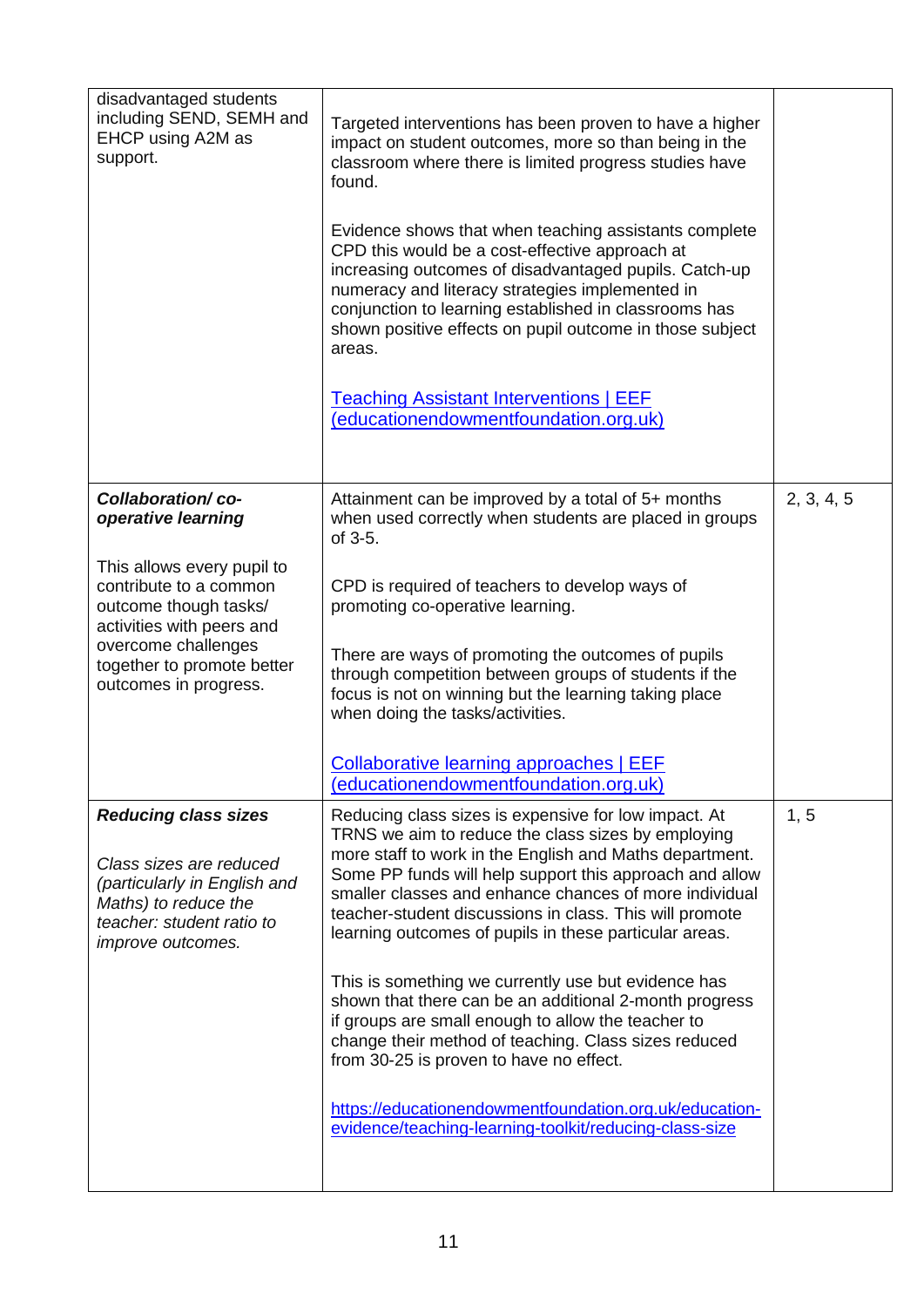| <b>Remote learning</b><br>provision:                                                                                                                                                                                                                               | Evidence from the EEF states that studies consistently<br>find that digital technology is associated with moderate<br>learning gains (on average an additional four months). | 1, 2, 3, 5 |
|--------------------------------------------------------------------------------------------------------------------------------------------------------------------------------------------------------------------------------------------------------------------|------------------------------------------------------------------------------------------------------------------------------------------------------------------------------|------------|
| Students had the<br>opportunity to lend a laptop<br>from the IT department to<br>use at home during Covid-<br>19. Microsoft Teams was<br>the platform used to engage<br>students with online live<br>lessons ran by teachers<br>during these challenging<br>times. | Attendance was monitored and assessments were<br>completed online. Parent's evening continued remotely<br>and continue to use this process.                                  |            |

### **Targeted academic support (for example, tutoring, one-to-one support structured interventions)**

Budgeted cost: *£*

| <b>Activity</b>                                                                                                                                                                                                                                       | Evidence that supports this approach                                                                                                                                                                                                                                                                                                                                                                                                                                                                                                                                                                                                                                                                                                       | <b>Challenge</b><br>number(s)<br>addressed |
|-------------------------------------------------------------------------------------------------------------------------------------------------------------------------------------------------------------------------------------------------------|--------------------------------------------------------------------------------------------------------------------------------------------------------------------------------------------------------------------------------------------------------------------------------------------------------------------------------------------------------------------------------------------------------------------------------------------------------------------------------------------------------------------------------------------------------------------------------------------------------------------------------------------------------------------------------------------------------------------------------------------|--------------------------------------------|
| <b>Peer-tutoring</b><br>Older students<br>work<br>collaboratively<br>with younger<br>children to<br>support<br>learning,<br>behaviour and<br>to act as a<br>positive role<br>model which<br>disadvantaged<br>students can<br>ask for support<br>from. | Peer-tutoring is something we utilise using sixth formers with<br>students who often find themselves disengaged in the lessons and<br>those who need further support with levels of anxiety and prevention<br>of referral visits. Students in sixth form and year 10 work closely with<br>pupils in year 7 at TRNS. Some 6 <sup>th</sup> formers work closely with other<br>vulnerable students who have been identified as have many learning<br>barriers within the school.<br>EEF has suggested that correctly using peer-tutoring can make 5<br>months additional progress throughout the academic year. Better<br>outcomes seem to be for those lower attainment pupils.<br>Peer tutoring   EEF (educationendowmentfoundation.org.uk) | All                                        |
| <b>One-one</b><br>tutoring                                                                                                                                                                                                                            | This is completed in conjunction with English and Maths lessons.                                                                                                                                                                                                                                                                                                                                                                                                                                                                                                                                                                                                                                                                           | 1, 3, 4, 5                                 |
| Providing 1-1<br>support for<br>students in<br>English and<br>Maths who<br>have been<br>highlighted                                                                                                                                                   | This has provided an additional 5+ months progress on pupils these<br>tuitions directly affect.<br>Teaching staff who deliver these one-one tutoring sessions need to<br>undergo CPD to establish new techniques/ strategies at developing<br>student progress.                                                                                                                                                                                                                                                                                                                                                                                                                                                                            |                                            |
| through robust<br>assessments<br>and                                                                                                                                                                                                                  | https://educationendowmentfoundation.org.uk/education-<br>evidence/teaching-learning-toolkit/one-to-one-tuition                                                                                                                                                                                                                                                                                                                                                                                                                                                                                                                                                                                                                            |                                            |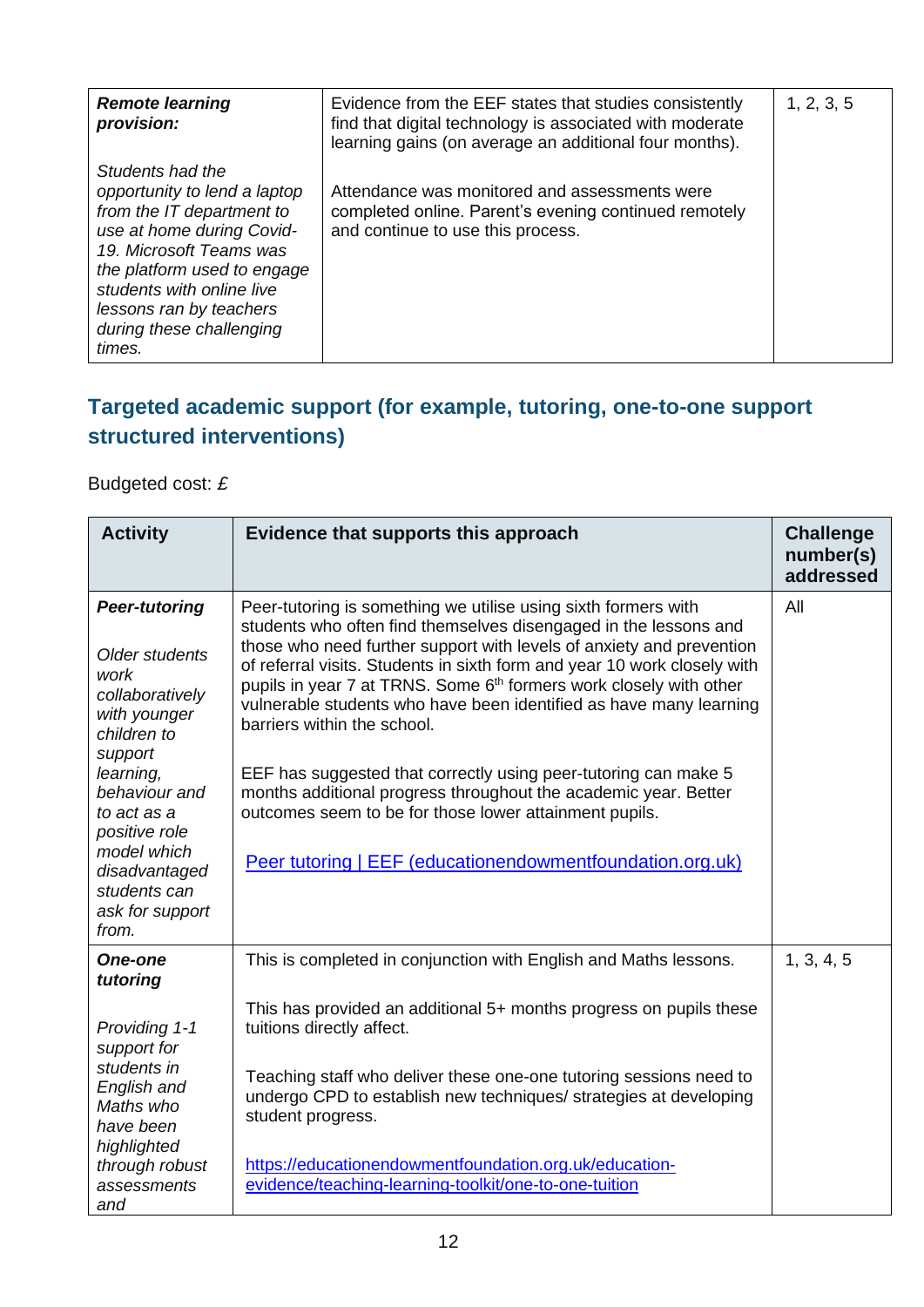| observations<br>who may<br>benefit from<br>further support.                                                                                           |                                                                                                                                                                                                                                                                                                                                                                                                                                                                                                        |            |
|-------------------------------------------------------------------------------------------------------------------------------------------------------|--------------------------------------------------------------------------------------------------------------------------------------------------------------------------------------------------------------------------------------------------------------------------------------------------------------------------------------------------------------------------------------------------------------------------------------------------------------------------------------------------------|------------|
| <b>Form time</b><br>retrieval tasks<br>for year 11                                                                                                    | This is used to provide students with the opportunity to discuss<br>potential difficult topics during the 20 minutes form time.                                                                                                                                                                                                                                                                                                                                                                        | All        |
| Students are<br>provided with<br>content from<br>subject<br>teachers to<br>recall<br>information<br>learnt<br>throughout the<br>curriculum.           | <b>Collaborative learning approaches   EEF</b><br>(educationendowmentfoundation.org.uk)                                                                                                                                                                                                                                                                                                                                                                                                                |            |
| <b>Homework</b><br>Students can<br>attend after<br>school<br>homework club<br>and revision<br>between 3-4pm<br>across several<br>days of the<br>week. | Homework and revision is fundamental to increasing<br>knowledge outside of school. This develops academic growth<br>and evidence suggests that students can add additional 5+<br>months to their learning.<br>Students will have access to computers, resources and<br>teaching support staff whilst completing homework. This<br>allows students to keep on track with homework and avoid<br>consequences of no homework being handed in.<br>Homework   EEF (educationendowmentfoundation.org.uk)     | 1, 3, 4, 5 |
| <b>Exam CPD for</b><br>staff                                                                                                                          | Staff will complete standardisation programmes and will<br>collaborate to assess validity of assessments to provide<br>accurate data of student progression.<br>During collaboration meetings, staff will moderate marking to<br>ensure all misconceptions are kept to a minimum and that<br>feedback is consistent throughout the school and within<br>departments. Any issues will be raised in these meetings and<br>addressed accordingly.<br>Feedback   EEF (educationendowmentfoundation.org.uk) | 1, 5       |
| <b>Pastoral</b><br>support<br>Safeguarding,<br>DOLS and<br>house<br>managers.                                                                         | The role of the pastoral team are to monitor behaviour,<br>attendance, and welfare of pupils at the school. They keep<br>effective relationships with outside agencies that help support<br>students. They are also first aid trained to assist with any<br>issues.                                                                                                                                                                                                                                    | 2, 3, 4    |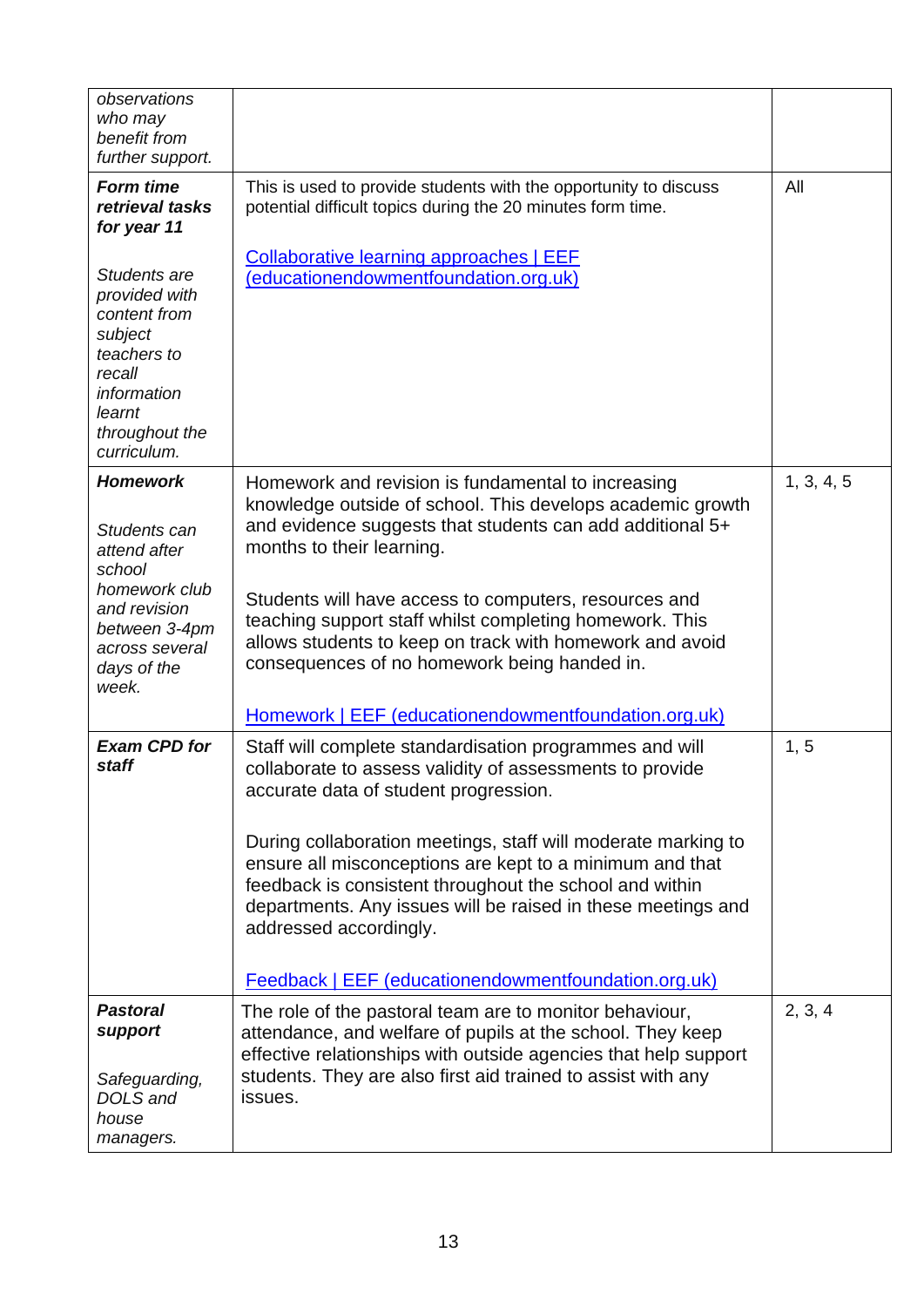## **Wider strategies (for example, related to attendance, behaviour, wellbeing)**

Budgeted cost: £

| <b>Activity</b>                                                                                                                                                                                                                                                                                                                              | Evidence that supports this approach                                                                                                                                                                                                                                                                                         | <b>Challenge</b><br>number(s)<br>addressed |
|----------------------------------------------------------------------------------------------------------------------------------------------------------------------------------------------------------------------------------------------------------------------------------------------------------------------------------------------|------------------------------------------------------------------------------------------------------------------------------------------------------------------------------------------------------------------------------------------------------------------------------------------------------------------------------|--------------------------------------------|
| <b>Aspiration</b><br><i>interventions</i>                                                                                                                                                                                                                                                                                                    | There is a lack of evidence to show the effects of this and<br>additional progress is unclear.                                                                                                                                                                                                                               | 2, 3, 4                                    |
| Used to promote<br>short, medium, and<br>long-term goals of<br>pupils.                                                                                                                                                                                                                                                                       | Through observations and discussions with students, they<br>typically have limited long-term goals, and these<br>interventions aim to inspire. This could improve motivation,<br>attitudes and beliefs in their learning and increase diversity<br>amongst our students.                                                     |                                            |
| Used during weekly<br>https://educationendowmentfoundation.org.uk/education-<br>structured form time<br>evidence/teaching-learning-toolkit/aspiration-interventions<br>career activities,<br>career meetings with<br>individual pupils,<br>mock interviews.                                                                                  |                                                                                                                                                                                                                                                                                                                              |                                            |
| <b>Behavioural</b><br><i>interventions</i>                                                                                                                                                                                                                                                                                                   | The EEF identified an average of 3+ months progress and<br>therefore an overall positive effect on discipline and ethos of<br>the school.                                                                                                                                                                                    | 2, 3, 4                                    |
| Internal (DOLs, HOD,<br>DSL, SLT, HT, all<br>other teaching staff)<br>and external (nurture<br>programme) all have a<br>role in reducing<br>negative behaviour<br>and promoting good                                                                                                                                                         | Through observations, discussions and surveys with<br>teaching staff, the behaviour policy is consistently under<br>review and is adapted to cope with wide range of behaviours<br>shown by pupils. CPD is at the heart of improving student-<br>teacher relationships to promote better successful working<br>environments. |                                            |
| behaviour. This will<br>lead to greater student<br>outcomes and<br>reduced referral<br>counts.                                                                                                                                                                                                                                               | The nurture programme is targeted for vulnerable pupils who<br>benefit from learning skills not necessarily focused on in<br>lesson built around learning respect and values. This aims to<br>reduce behaviour amongst consistent offenders and reduce<br>the number of inclusions/exclusions.                               |                                            |
|                                                                                                                                                                                                                                                                                                                                              | https://educationendowmentfoundation.org.uk/education-<br>evidence/teaching-learning-toolkit/behaviour-intervention                                                                                                                                                                                                          |                                            |
| <b>Individualised</b><br><i>instruction</i>                                                                                                                                                                                                                                                                                                  | EEF has found individualised instruction strategies provide a<br>further 4-month progress per academic year.                                                                                                                                                                                                                 | All                                        |
| SEND profile which<br>Students in A2M have access to smaller group tuitions and<br>highlight individual<br>other methods such as digital technology. This also provides<br>needs.<br>more challenged students with a space to express their<br>behaviour in a controlled manner, reducing behaviour.<br>Teacher-student<br>relationships and |                                                                                                                                                                                                                                                                                                                              |                                            |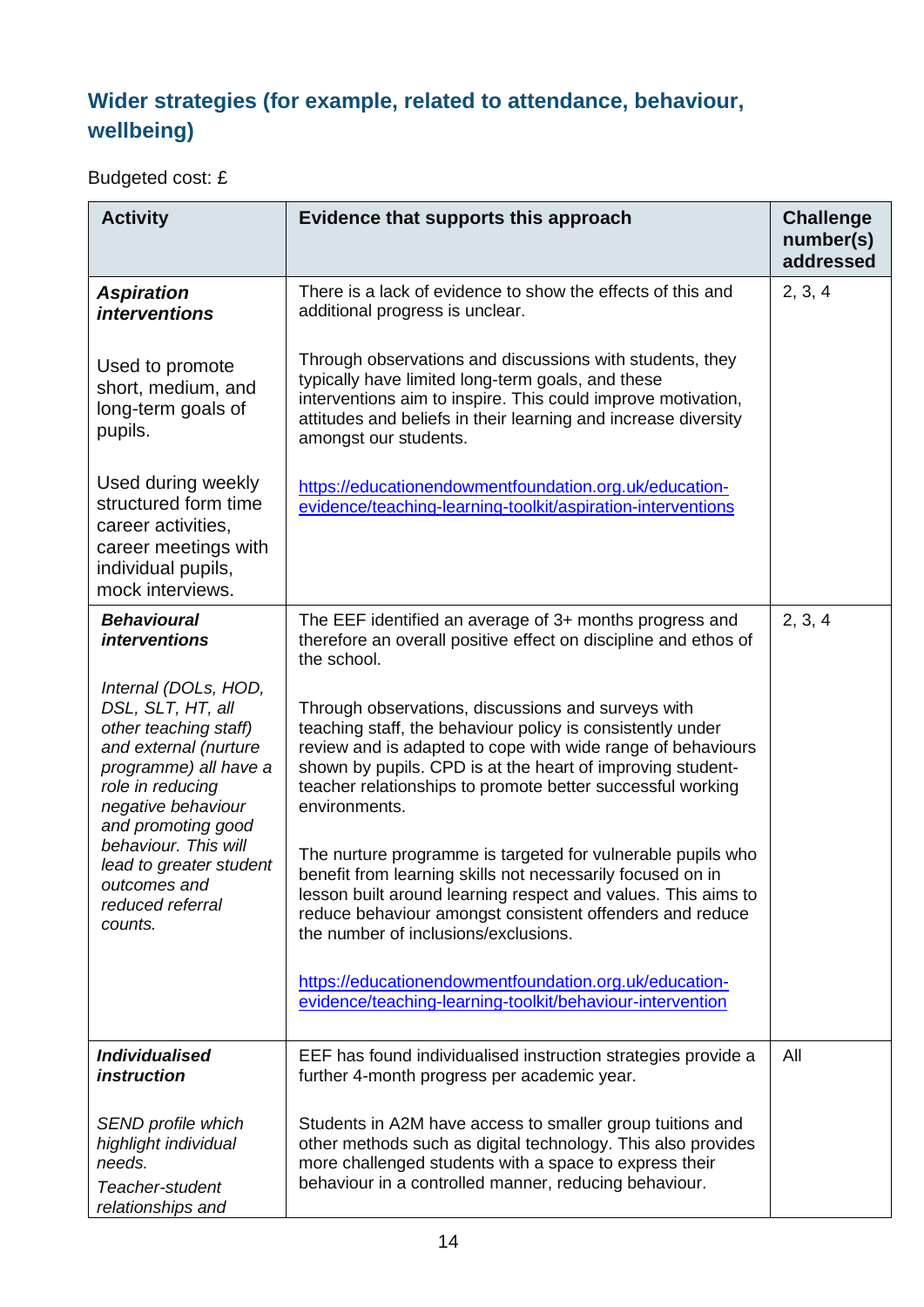| developing<br>understanding of<br>barriers<br>A2M for disadvantaged<br>students who require<br>routine support in<br>accessing mainstream<br>education.                                                                                                                                      | https://educationendowmentfoundation.org.uk/education-<br>evidence/teaching-learning-toolkit/behaviour-intervention<br>The school continues to provide CPD for staff and SEN<br>profiles are consistently updated for individualised<br>approaches to improving outcomes of every pupil in the<br>school.                                                                                                                                                                  |            |
|----------------------------------------------------------------------------------------------------------------------------------------------------------------------------------------------------------------------------------------------------------------------------------------------|----------------------------------------------------------------------------------------------------------------------------------------------------------------------------------------------------------------------------------------------------------------------------------------------------------------------------------------------------------------------------------------------------------------------------------------------------------------------------|------------|
| <b>Summer school</b><br>Summer schools are<br>additional lessons and<br>extra-curricular<br>activities completed<br>during the summer<br>holidays. It aims to<br>utilise a range of skills<br>to provide students<br>with confidence when<br>joining the school from<br>year 6.              | For the students completing summer school activities, EEF<br>provide evidence that this could promote additional progress<br>of 3+ months.<br>There are barriers such as cost of staffing and attendance<br>from pupils due to it being out of term time. There is<br>evidence that additional activities during term time could be<br>more cost efficient.<br>https://educationendowmentfoundation.org.uk/education-<br>evidence/teaching-learning-toolkit/summer-schools | 1, 2, 5    |
| <b>Parental engagement</b><br><b>Reintegration meetings</b><br>with parents.<br>Parents are kept<br>updated by DOL's and<br>teaching staff of<br>positive and negative<br>comments in relation<br>to their child.                                                                            | Parental engagement shows a cost-effective approach of<br>improving outcomes/ progress by an additional 4 months.<br>There will need to be a greater opportunity for parents to<br>learn skills themselves which can enhance the engagement<br>in homework and revision completed outside of school.<br>https://educationendowmentfoundation.org.uk/education-<br>evidence/teaching-learning-toolkit/parental-engagement                                                   | 1, 2, 4, 5 |
| Horizon's programme<br>Designed to promote<br>inclusion of students<br>with different complex<br>needs. The overall<br>emphasis is to<br>promote metacognition<br>and self-regulation with<br>this cohort of students<br>and ultimately<br>increasing self-<br>motivation and<br>confidence. | This is designed to promote collaborative learning<br>approaches, metacognition and self-regulation, different<br>array of learning styles, and phonics.<br>https://educationendowmentfoundation.org.uk/education-<br>evidence/teaching-learning-toolkit/phonics<br>https://educationendowmentfoundation.org.uk/education-<br>evidence/teaching-learning-toolkit/collaborative-learning-<br>approaches                                                                     | 2, 3       |
| <b>Student uniform</b><br>Allowing students to<br>feel included in the<br>school community and                                                                                                                                                                                               | https://educationendowmentfoundation.org.uk/education-<br>evidence/teaching-learning-toolkit/school-uniform<br>There is very little evidence to suggest this improves<br>outcomes of students, but we have witnessed at TRNS that                                                                                                                                                                                                                                          | All        |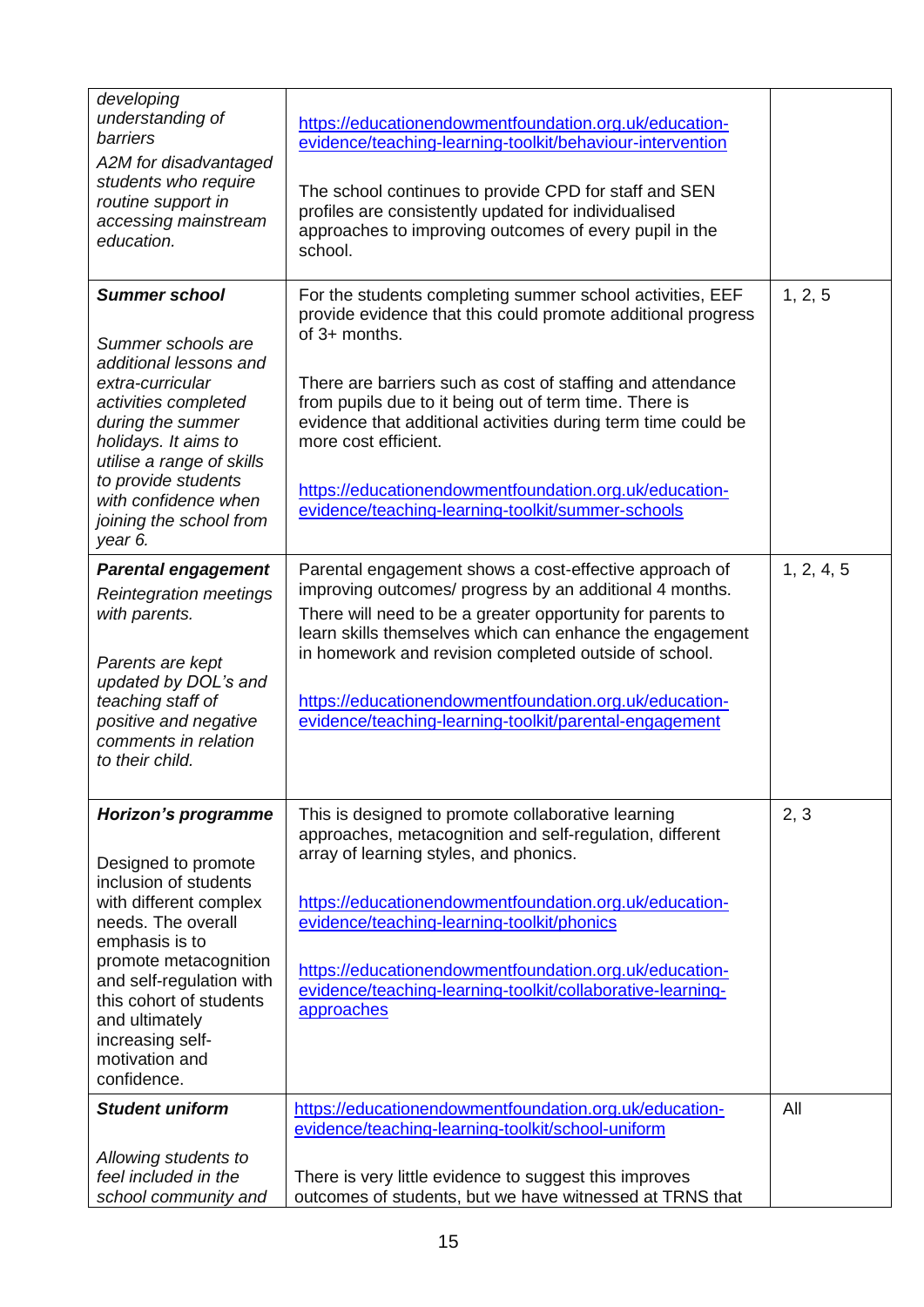| provide them with the<br>basic opportunity to<br>learn.                                | students refuse to come to school without it, which would<br>certainly hinder performance outcomes. The funding also<br>goes towards equipment, educational trips, cooking<br>ingredients where student require funding.                                                                                                                                                                                                                                                                                                                                                                                                                                                                                                                                        |      |
|----------------------------------------------------------------------------------------|-----------------------------------------------------------------------------------------------------------------------------------------------------------------------------------------------------------------------------------------------------------------------------------------------------------------------------------------------------------------------------------------------------------------------------------------------------------------------------------------------------------------------------------------------------------------------------------------------------------------------------------------------------------------------------------------------------------------------------------------------------------------|------|
| <b>Welfare and</b><br>attendance report.<br>Attendance officers<br>and house managers. | The lead attendance officer's role is to monitor attendance<br>not just to school but to each lesson. Any areas of concerns<br>are reported to house managers and potentially to the<br>safeguarding team.<br>As we are aware, attendance is directly linked to success<br>and reducing the PP gap is vital to improving outcomes of<br>our disadvantaged pupils.<br>Students with low attendance will be contacted home by form<br>tutors, house managers and attendance officer for reasons<br>why, with appropriate actions to follow. They will also discuss<br>interventions to improve attendance such as flexi timetables,<br>change of halves and potential of managed transfers.<br>Parental engagement   EEF<br>(educationendowmentfoundation.org.uk) | 2, 3 |

## **Total budgeted cost: £**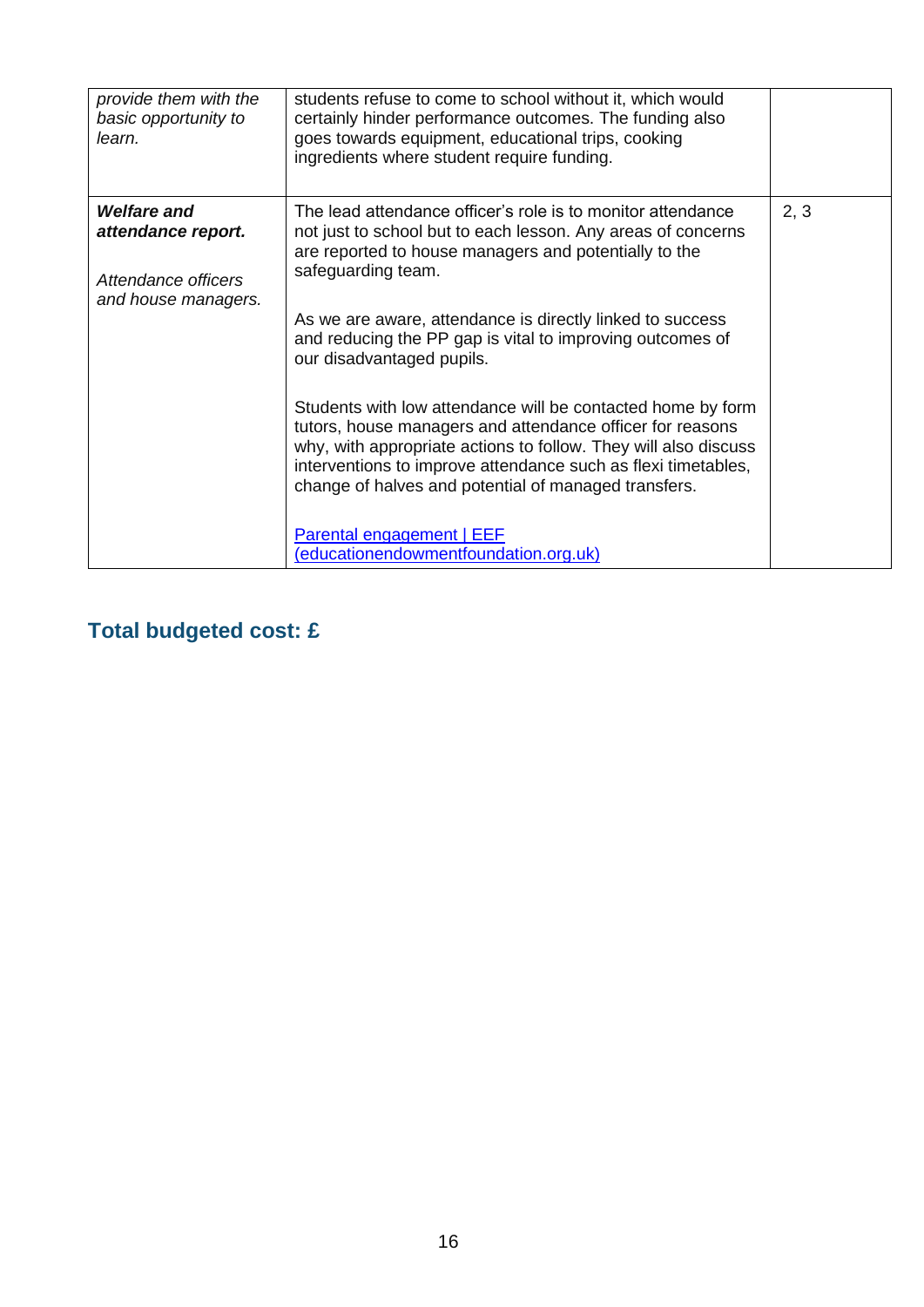# **Part B: Review of outcomes in the previous academic year**

### **Pupil premium strategy outcomes**

This details the impact that our pupil premium activity had on pupils in the 2020 to 2021 academic year.

The outcomes from 2020-2021 results are primarily linked to COVID-19 barriers to learning. This has disrupted learning undertaken in all respective subjects. As proved across the country, school closures have been extremely detrimental to disadvantaged pupils. They did not have access to the interventions put in place and funded for by pupil premium funding. We used online learning via Microsoft teams to continue providing excellent lessons remotely, including providing laptops at home and allowing the school to remain open for key worker students and vulnerable pupils.

#### **Maths**

KS3: Year 7 maths grades got worse between DC2-DC3. PP cohort increased from 62% achieving either 'below' or 'well below' their target to 86% by DC3 (a 24% increase in students not achieving their target grades) which is extremely concerning. Similarly, non-PP increased from 71% to 81% (which is 10% more of the cohort not reaching their target by the end of year 7), with a gap of 5% more PP students underachieving compared to non-PP.

Worryingly, Year 8 maths for both cohorts was even worse than that for the year 7 students. PP cohort increased from 71% underachieving to 95% of the cohort (24% increase of students not reaching criteria of 'on target'). Non-PP increased from 73% to 92% (a 19% increase), with the gap being 3%. Significant interventions are in place to improve maths outcomes throughout the school.

|--|

| <b>Maths</b>    | PP (Progress 8) | <b>Non-PP (Progress 8)</b> | Gap (Progress 8) |
|-----------------|-----------------|----------------------------|------------------|
| DC <sub>2</sub> | $-2.85$         | $-3.00$                    | $+0.15$          |
| DC <sub>3</sub> | $-2.85$         | $-2.99$                    | $+0.15$          |

The data from 2020-2021 signifies significant challenges facing this cohort. The PP gap from peers is positive (+0.15). Average progress 8 scores suggest that performance outcomes did not improve between DC2 and DC3. This demonstrates the importance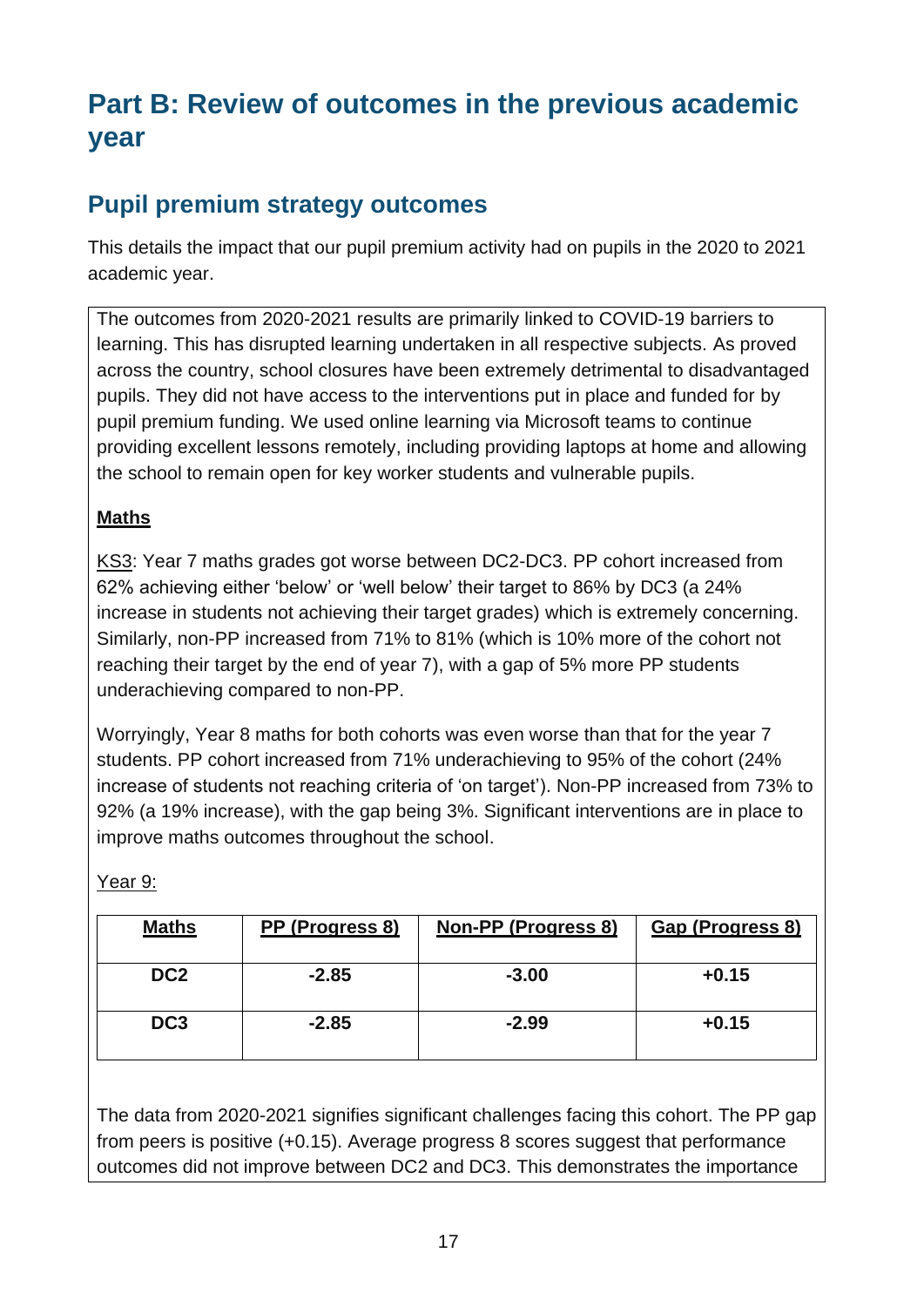of interventions we have in place for this cohort. Students will benefit from being in a smaller class group and some students being identified as requiring 1-1 tuition.

Year 10:

| <b>Maths</b>    | PP (Progress 8) | Non-PP (Progress 8) | Gap (Progress 8) |
|-----------------|-----------------|---------------------|------------------|
| DC <sub>2</sub> | $-1.88$         | $-1.75$             | $-0.13$          |
| DC <sub>3</sub> | $-2.30$         | $-2.33$             | $+0.03$          |

Overall performance for year 10 show that they performed a lot better compared to year 9. The progress 8 gap for DC2 shows that PP pupils are currently -0.13 behind their peers. Despite the individual grades declining at DC3, they are currently performing better than their peers (+0.03). The aim will be to continue bridging the PP gap alongside improving overall outcomes.

Year 11:

| <b>Maths</b>    | PP (Progress 8) | Non-PP (Progress 8) | Gap (Progress 8) |
|-----------------|-----------------|---------------------|------------------|
| DC <sub>2</sub> | $-1.03$         | $-0.64$             | $-0.39$          |
| <b>TAG</b>      | $-0.74$         | $-0.43$             | $-0.31$          |

From the data above, both cohorts have improved from DC2 to DC3. It is important to remember that DC3 was collected as part of teacher assessed grades (TAG) in correspondence to government exam changes. The PP gap improved from DC2 to DC3 corresponding to improved grades across all year 11. Although PP are still not level with non-PP pupils, there is evidence to suggest that Maths grades improve as students progress through KS4

#### **English**

KS3: Students in year 7 saw a significant improvement between DC2 – DC3 during the academic year 2020-2021. The improvement was 16% more pupils who are disadvantaged achieving either 'on target' or above. Non-PP cohort also improved during this time-period by 13%. This shows that PP made 1% greater progress than their peers, although PP cohort are currently 2% behind.

In year 8 English, PP cohort showed a significant improvement between DC2 (46%) - DC3 (35%) with 11% more pupils now achieving 'on target' data or better. This has significantly reduced the PP gap so that PP students are currently 1% behind their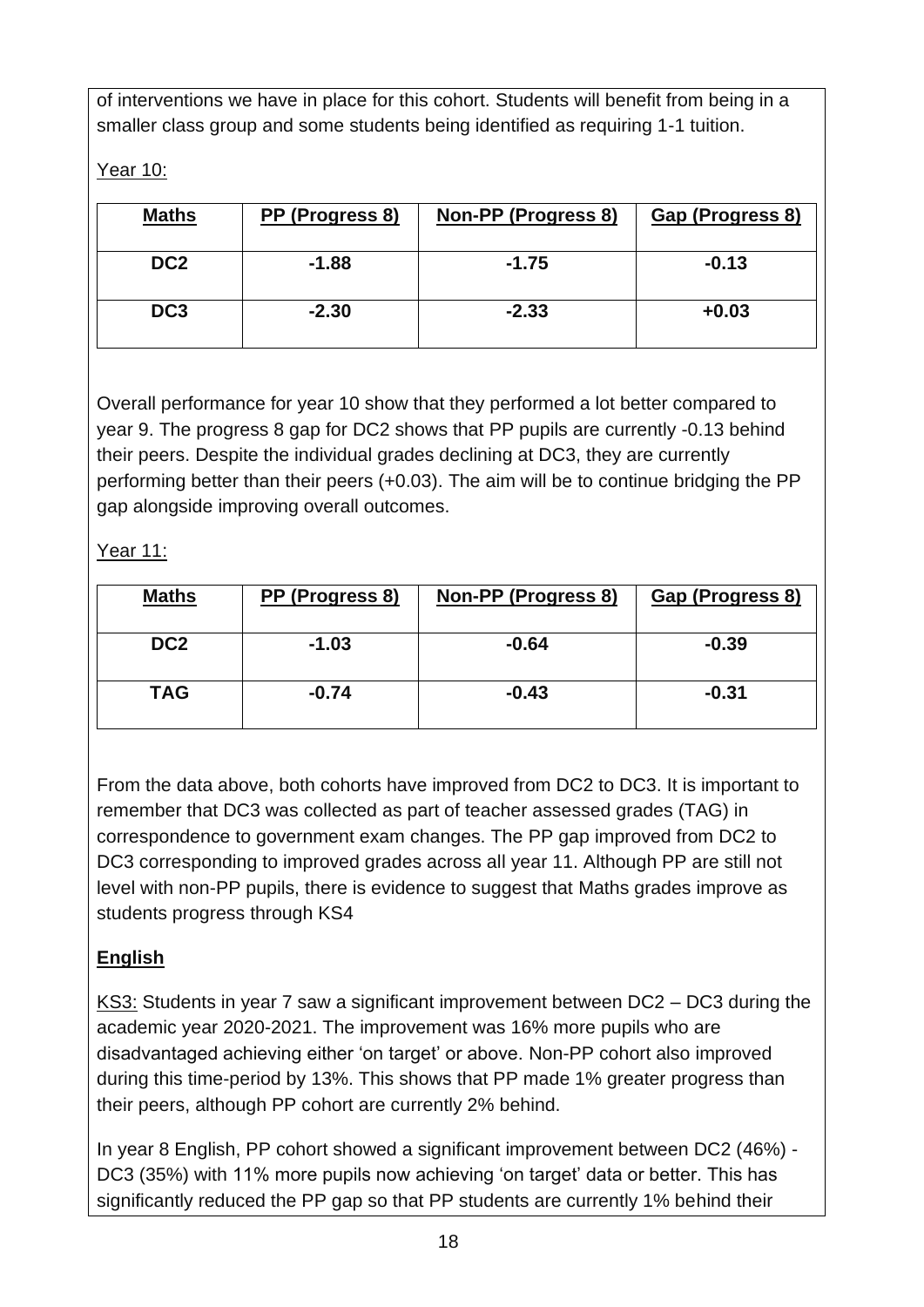peers. The proportion of students achieving 'below' or 'well below' their target has remained the same (34%).

Year 9:

| <b>English</b>  | PP (Progress 8) | <b>Non-PP (Progress 8)</b> | Gap (Progress 8) |
|-----------------|-----------------|----------------------------|------------------|
| DC <sub>2</sub> | $-2.24$         | $-2.27$                    | $+0.03$          |
| DC <sub>3</sub> | $-1.90$         | $-1.94$                    | $+0.04$          |

During year 9, the PP gap at DC2 demonstrated that despite the gap being small, the PP cohort are outperforming their peers. This pattern continues into DC3 where it improves further (+0.01). This shows that interventions in place for year 9 are working and will be continued throughout year 10. The aim now is to improve the overall grades throughout both PP and non-PP cohorts.

Year 10:

| <b>English</b>  | PP (Progress 8) | Non-PP (Progress 8) | Gap (Progress 8) |
|-----------------|-----------------|---------------------|------------------|
| DC <sub>2</sub> | $-2.29$         | $-2.17$             | $-0.12$          |
| DC <sub>3</sub> | $-1.92$         | $-1.85$             | $-0.06$          |

In year 10, the PP gap is negative with non-PP pupils outperforming PP across both data captures. The gap, however, gets narrower at DC3 illustrating that their overall grades are improving, and they are getting closer to bridging the PP gap.

Year 11:

| <b>English</b>  | PP (Progress 8) | Non-PP (Progress 8) | Gap (Progress 8) |
|-----------------|-----------------|---------------------|------------------|
| DC <sub>2</sub> | $-2.10$         | $-1.49$             | $-0.61$          |
| <b>TAG</b>      | $-1.20$         | $-0.69$             | $-0.51$          |

Like performance outcomes in year 11 maths, English grades have significantly improved from DC2 – DC3 (TAG). This shows that early intervention and school wide approaches are significantly important. There is still a significantly large PP gap which still needs to be addressed further and we continue to use and develop interventions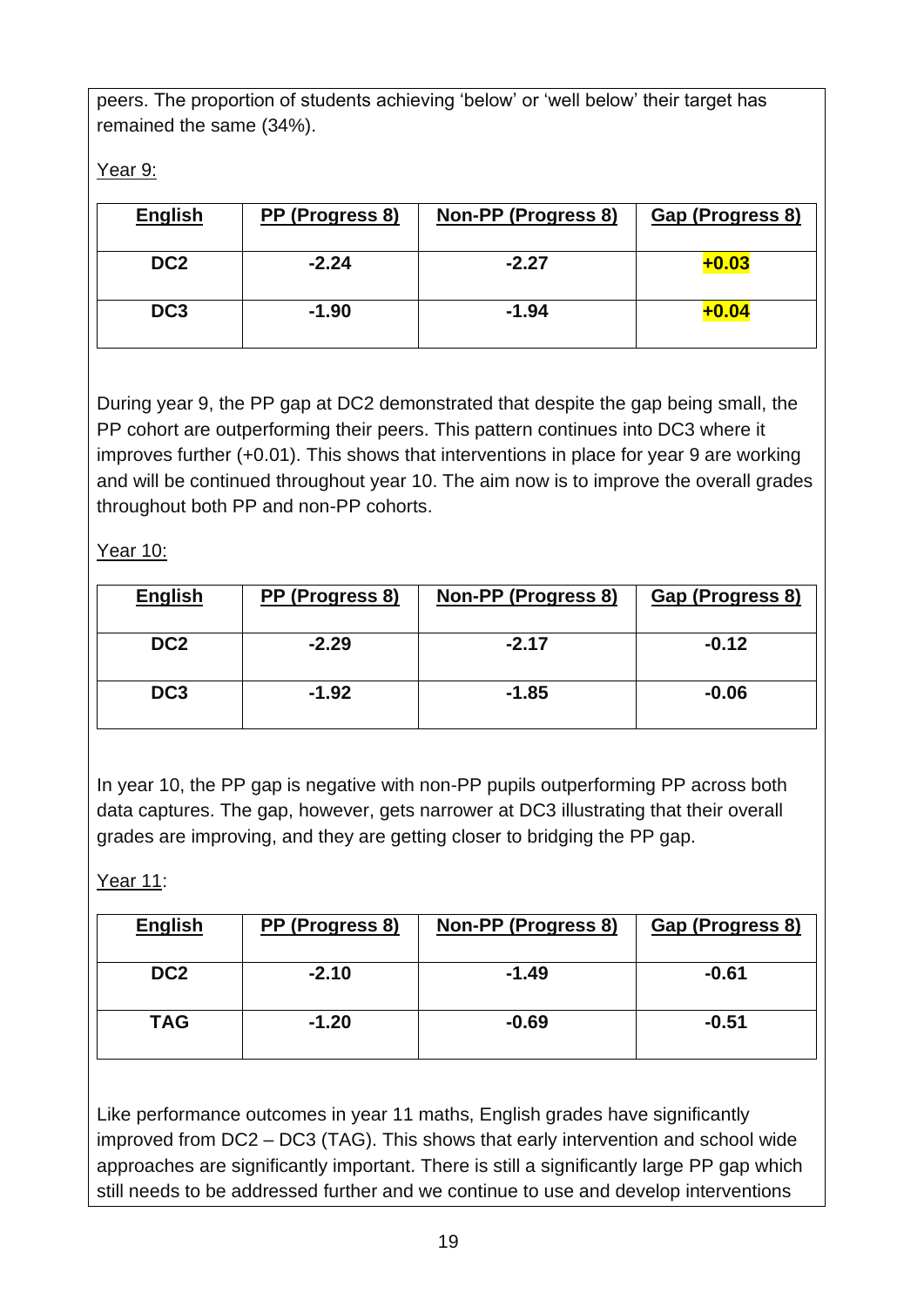for this. We have decided to discontinue the use of accelerated reader and use bedrock learning with Literacy assessments online to target reading comprehension in all year groups.

#### **Referral data**

|                   | <b>Referral by Year Group</b> |        |        |                   |        |        |
|-------------------|-------------------------------|--------|--------|-------------------|--------|--------|
| <b>Year Group</b> |                               | Term 1 | Term 2 | Term <sub>3</sub> | Term 4 | Term 5 |
|                   |                               |        | 26     |                   |        | 24     |
|                   | 8                             |        | 25     |                   |        | 26     |
|                   |                               | יכ     | 26     |                   | 19     | 28     |
|                   | 10                            | 16     | 14     |                   |        | 26     |
|                   |                               | 22     | 12     |                   |        |        |
| <b>Total</b>      |                               |        | 103    |                   |        |        |

The following data shows the impact of Covid-19 lockdown on the impact of student behaviour in the school. There is no data for term 3 due to lockdown. Due to lack of normality and routine, the pupils have found it difficult returning to school and have found following the behaviour policy challenging. The aim of 2021-2022 will be to reduce the number of pupils in referral by keeping a consistent approach towards challenging behaviour in accordance with changes made to the behaviour policy. There are several interventions currently in place for our more challenging pupils, these include:

- PSP reports which allows students to be monitored for their behaviour more vigorously to prevent exclusions/ inclusions.
- Boxing club allows students to remove any tension and is used as a reward for continued good behaviour.
- Change of form groups and year half to prevent persistent bad behaviour with peers in that cohort.
- Students are also offered counselling and one-one support from house managers and DOLS.
- Taming my temper programmes and use of the nurture programme are designed to develop skills and improve behavioural outcomes.
- Single subject referrals and restorative justice meetings with the teacher prevents further complications in that subject.
- Several students also work closely with the intensive PA group (Medway inclusion zone).
- CAHMS (Child and adolescent mental health services) provide students with emotional support which is directly linked with reducing the number of safeguarding visits also.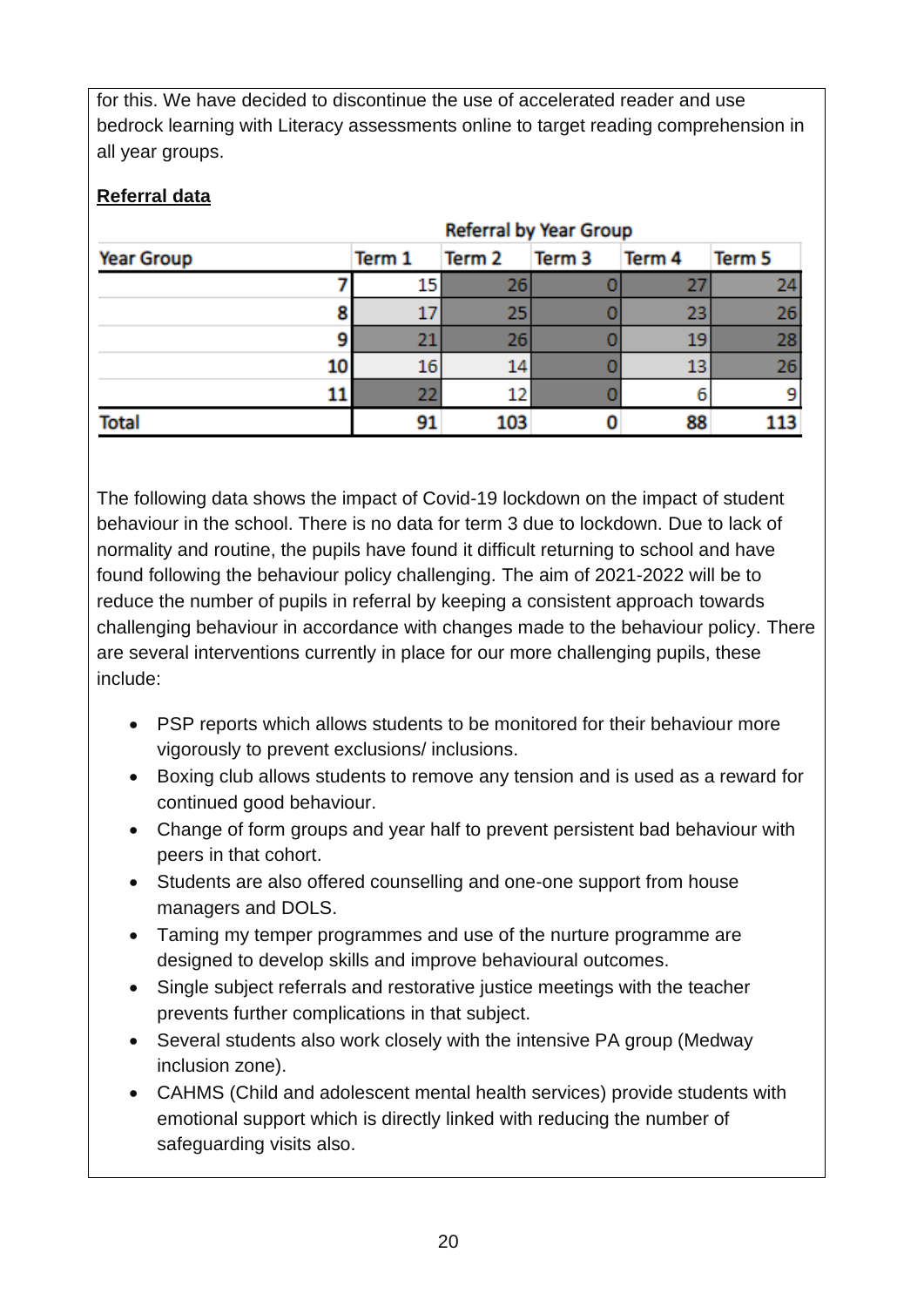| Referral by PP and SEN |    |            |
|------------------------|----|------------|
| Term                   |    | <b>SEN</b> |
| Term 1                 | 39 |            |
| Term 2                 | 57 |            |
| Term 3                 |    |            |
| Term 4                 | 55 |            |
| Term 5                 | 16 |            |

With regards to PP pupils, we can see that they make a large proportion of pupils in the referral unit during term 1, 2 and 4. Interestingly, term 5 suggested that there was a small proportion of PP pupils in referral (16) when compared to non-PP (72). This was unexpected as disadvantaged pupils have been negatively affected the most during Covid-19. If this was a normal school year, we would expect to see the numbers reducing as students become accustomed to the behaviour policy, routine and consistency when being challenged by staff.

#### **Attendance:**

When reviewing the attendance data across the past three academic years, attendance had decreased across PP and non-PP throughout.

In the academic year 2018-2019, PP pupils on average has a 92% attendance rate which is currently below the 95% benchmark expected by the school. Non-PP were meeting this criterion and had an average of 96.1%. This shows that the vulnerable PP pupils had a negative 4.1% attendance compared to peers. This is therefore going to represent PP gaps throughout subject progress outcomes.

During 2019-2020, we expected to see a decline due to the impact of Covid-19. We found that PP pupils had an average of 90.3% attendance which is 1.7% lower than in the previous academic year. While non-PP also declined, the gap became even larger (4.3%) which was up 0.2% from the previous year.

During the academic year 2020-2021, figures dropped even further. PP pupils had an attendance of 88.1% with non-PP achieving 93%. The gap has become even larger by 4.9% which is 0.6%. With these results. In conclusion, PP pupils have been far more negatively affected by Covid-19. House managers and attendance officers are working tirelessly to improve attendance throughout the school with a real focus on the vulnerable pupils, amongst whom, are school refusers.